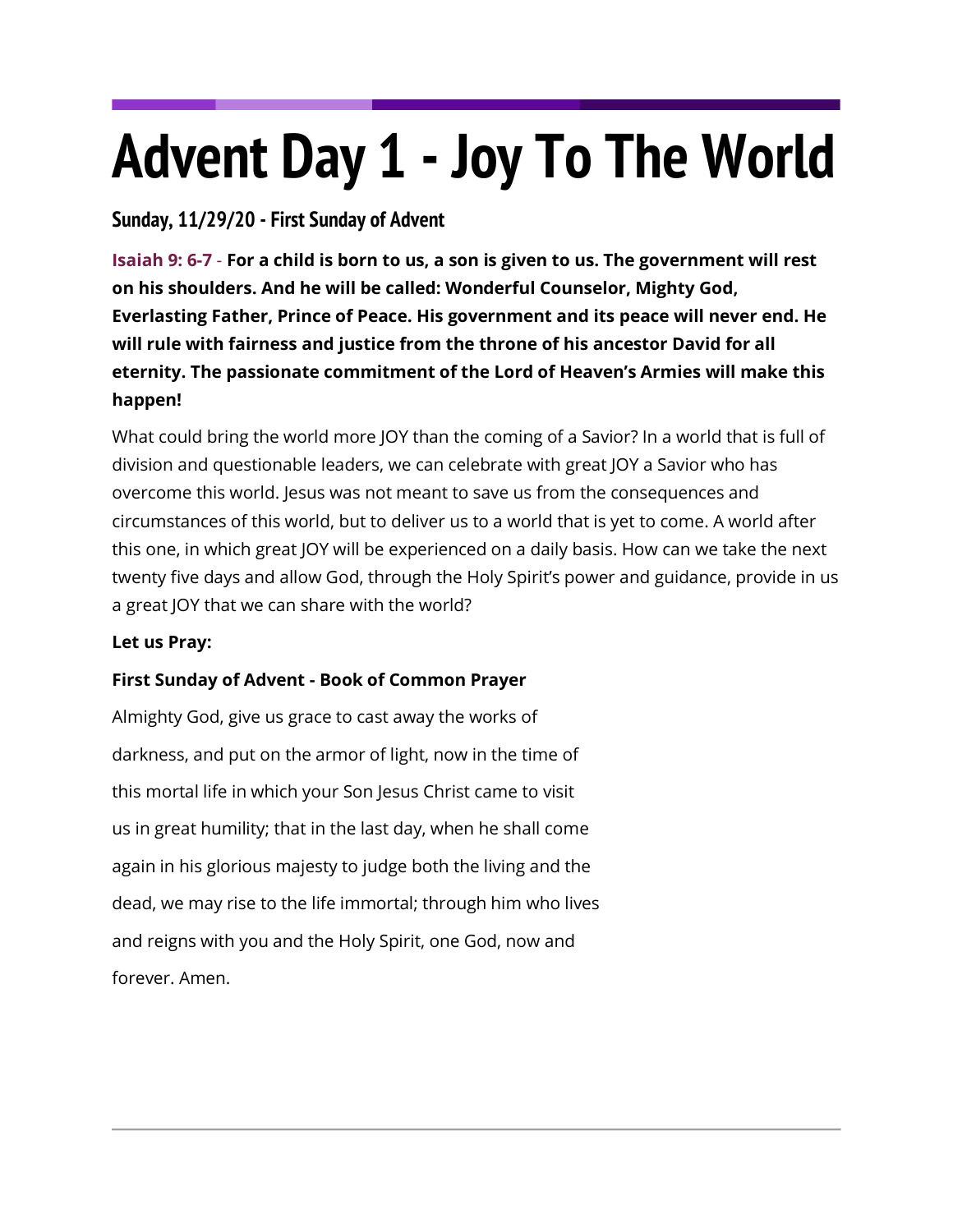# **Advent Day 2 - Joy To The World**

### **Monday, 11/30/20**

**1 Corinthians 15: 45-49** - **The Scriptures tell us, "The first man, Adam, became a living person."But the last Adam—that is, Christ—is a life-giving Spirit. What comes first is the natural body, then the spiritual body comes later. Adam, the first man, was made from the dust of the earth, while Christ, the second man, came from heaven. Earthly people are like the earthly man, and heavenly people are like the heavenly man. Just as we are now like the earthly man, we will someday be like the heavenly man.**

In Genesis 3: 1-15 we find the fall of mankind. God's good creation, made in His image has fallen to temptation and has separated themselves from the great Creator. If not for this fall, there would be no reason for us to need a Savior? The people of God tried for thousands of years after the fall to right their relationship with God but failed over and over again.

Jesus came to the earth to be our new Adam. He was from both Heaven and Earth. He was fully divine and yet fully man. Jesus' death and resurrection was to ensure that we would have that relationship righted again. There is so much JOY in knowing that Jesus is returning, and that Heaven will come to Earth someday.

#### **Let us Pray:**

Great Creator, You are the one who has made the heavens and the earth. Allow us to understand the JOY in needing a Savior. Provide in us the JOY of knowing that we need a Savior, and Jesus has come to bring us eternal life. Amen.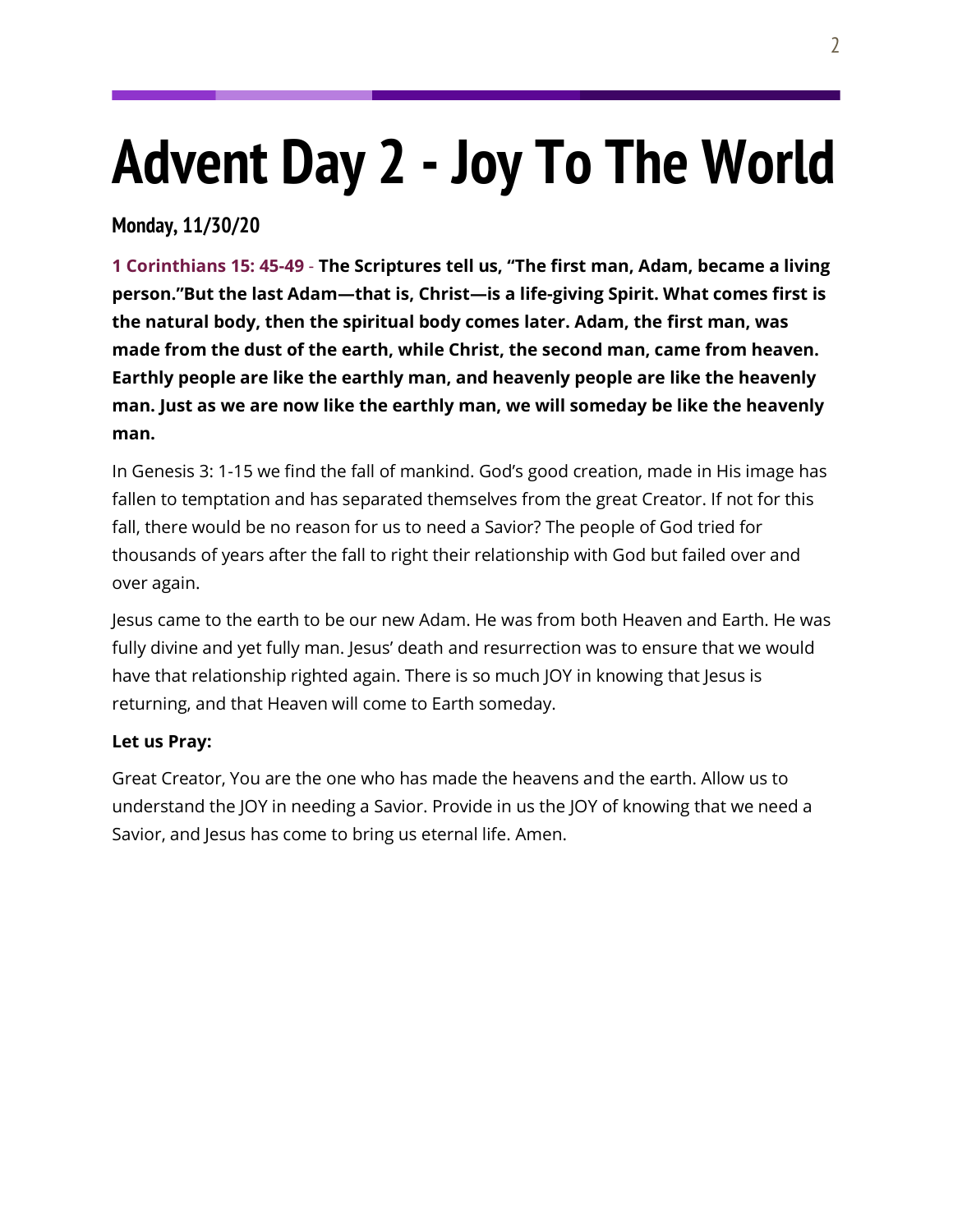# **Advent Day 3 - Joy To The World**

## **Tuesday, 12/1/20**

**Genesis 22: 15-18** - **Then the angel of the Lord called again to Abraham from heaven. "This is what the Lord says: Because you have obeyed me and have not withheld even your son, your only son, I swear by my own name that I will certainly bless you. I will multiply your descendants beyond number, like the stars in the sky and the sand on the seashore. Your descendants will conquer the cities of their enemies. And through your descendants all the nations of the earth will be blessed—all because you have obeyed me."**

In the book of Genesis we find God, the Creator, to be a covenant God. He makes promises with His creation. In Genesis we find God rewarding the faithfulness of Abraham and making a covenant with him so that all of his descendants would inherit the earth. All of this is because of Abraham's obedience.

Jesus came to continue to fulfill that covenant, and make a new one with all mankind. Jesus' blood poured out on the cross is the new covenant between God and mankind. In this covenant, Jesus makes all of our wrongs disappear. He bears the weight of the guilt and shame that comes with our sin. There is JOY in knowing that Jesus fulfills the covenant.

## **John 8: 56-58** - "**Your father Abraham rejoiced as he looked forward to my coming. He saw it and was glad." The people said, "You aren't even fifty years old. How can you say you have seen Abraham?" Jesus answered, "I tell you the truth, before Abraham was even born, I am!"**

In the book of John, Jesus is quoted as knowing and speaking with Abraham. More of the prophecy continues to be fulfilled. The JOY in knowing this Jesus, experiencing His covenant, and receiving His forgiveness is incredible. Truly this is JOY to the world.

### **Let us Pray:**

Covenant God, be with us this day. Provide clear sight for us as we navigate this season knowing that You are who You say You are. Jesus is Your Son, and we are forgiven. Allow us to live as covenant people this Advent season, and spread that JOY to the world. Amen.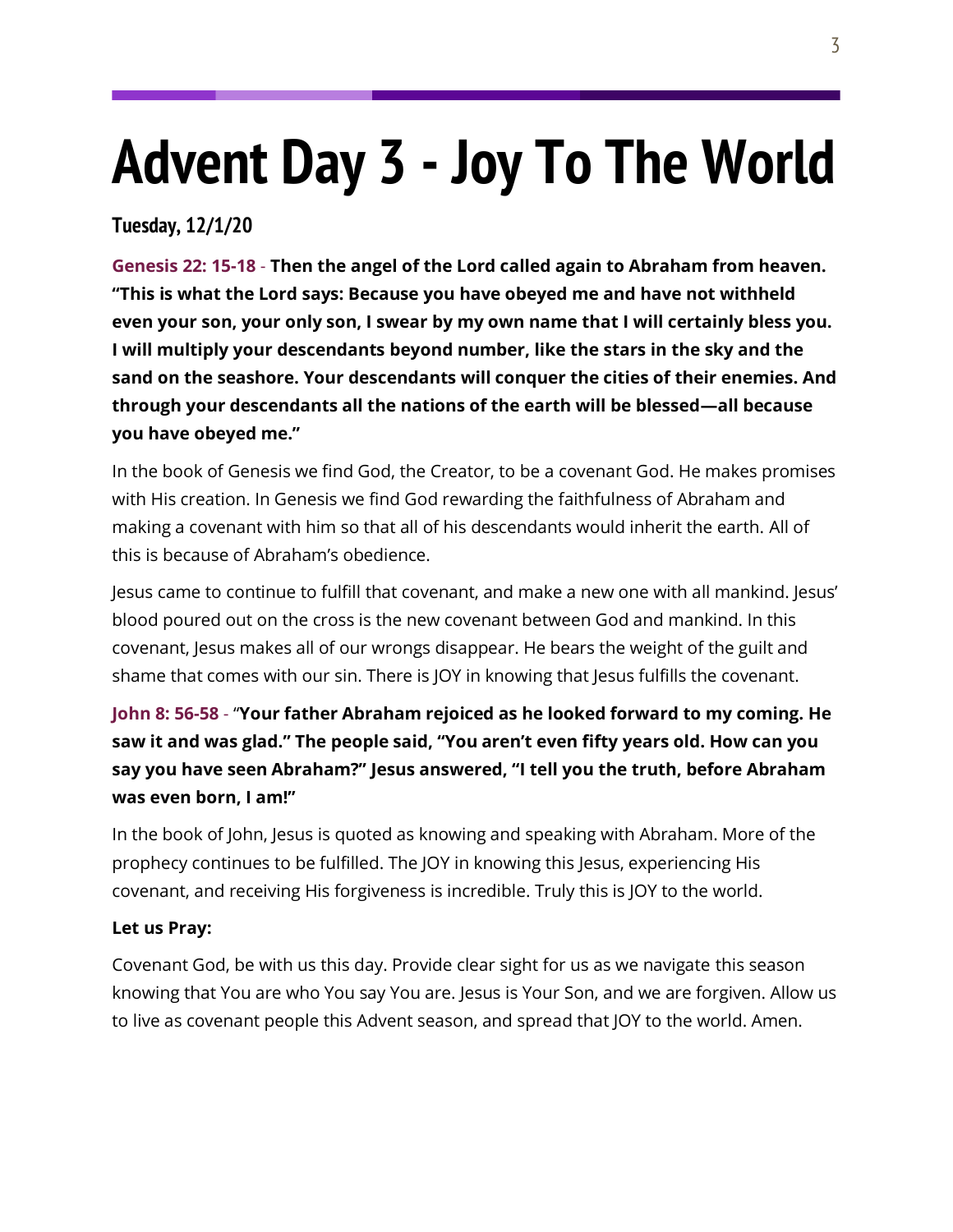# **Advent Day 4 - Joy To The World**

### **Wednesday, 12/2/20**

**Isaiah 7: 10-14**- **Later, the Lord sent this message to King Ahaz: "Ask the Lord your God for a sign of confirmation, Ahaz. Make it as difficult as you want—as high as heaven or as deep as the place of the dead." But the king refused. "No," he said, "I will not test the Lord like that." Then Isaiah said, "Listen well, you royal family of David! Isn't it enough to exhaust human patience? Must you exhaust the patience of my God as well? All right then, the Lord himself will give you the sign. Look! The virgin will conceive a child! She will give birth to a son and will call him Immanuel (which means 'God is with us').**

Isaiah is one of many prophets who foretold the coming of Jesus. His interaction with King Ahaz in Isaiah 7 is where we find the claim of the virgin birth. God, speaking through Isaiah, makes it clear how the Son of God will be born. The Holy Spirit will come upon a virgin and she will give birth to a son, calling him Immanuel, God is with us.

King Ahaz had trouble believing Isaiah, and now, even after the fulfilment of the prophecy has come to pass, we still have trouble accepting it. Now imagine being Joseph? You may, or may not have the knowledge of the writings of Isaiah, and you are not expecting an angel to come to you and tell you that your virgin, betrothed wife is going to bear the Son of God.

## **Matthew 1: 22-23** - "**All of this occurred to fulfill the Lord's message through his prophet: "Look! The virgin will conceive a child! She will give birth to a son, and they will call him Immanuel, which means 'God is with us.'"**

We can have JOY in knowing that God keeps his promises. God fulfills prophecy. God loves us enough to send His Son into the world to save us. That is JOY to the world.

### **Let us Pray:**

Lord of all, you are a God of promises and covenant, a Lord who provides fulfilment for the prophecy. As I begin these early days of Advent help me to believe that there is JOY in knowing You. Give me the courage to listen to your voice and the freedom to open my heart to the graces you are offering me to place my trust in you. In Jesus' name, Amen.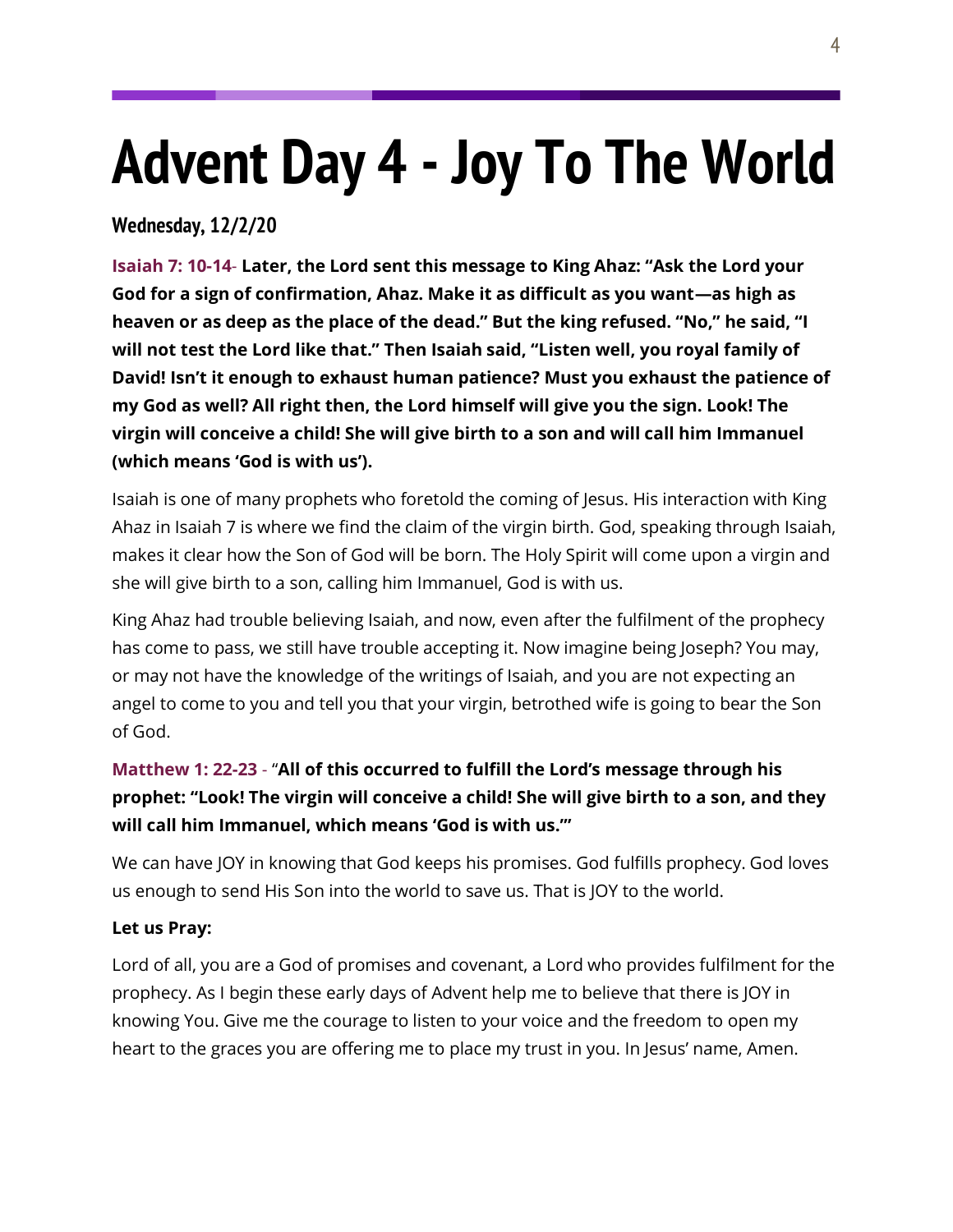# **Advent Day 5 - Joy To The World**

#### **Thursday, 12/3/20**

**Isaiah 11: 1-6**- **Out of the stump of David's family will grow a shoot—yes, a new Branch bearing fruit from the old root. And the Spirit of the Lord will rest on him— the Spirit of wisdom and understanding, the Spirit of counsel and might, the Spirit of knowledge and the fear of the Lord. He will delight in obeying the Lord. He will not judge by appearance nor make a decision based on hearsay. He will give justice to the poor and make fair decisions for the exploited. The earth will shake at the force of his word, and one breath from his mouth will destroy the wicked. He will wear righteousness like a belt and truth like an undergarment. In that day the wolf and the lamb will live together; the leopard will lie down with the baby goat. The calf and the yearling will be safe with the lion, and a little child will lead them all.**

Isaiah used a number of prophecies to announce the coming of Jesus. In today's text we find that Jesse is the shoot of David's stump that will produce the Savior of the world. There is so much JOY is seeing how Isaiah describes Jesus. He will give justice to the poor. The earth will shake at the force of his word, and one breath from his mouth destroys the wicked. The wolf and the lamb together, the leopard with the goat, the calf will be safe with the lion, and this child, Jesus, will lead them.

Jesus brings peace and judgment and this is a JOY with sharing with the world. We celebrate during this Advent season the coming of a Savior. The Savior who provides hope. The Savior who provides hope. The Savior who provides peace. The Savior who provides JOY. All of this and Jesus' confirms it.

**Matthew 22: 41-46** - **Then, surrounded by the Pharisees, Jesus asked them a question: "What do you think about the Messiah? Whose son is he?" They replied, "He is the son of David." Jesus responded, "Then why does David, speaking under the inspiration of the Spirit, call the Messiah 'my Lord'? For David said, 'The Lord said to my Lord, Sit in the place of honor at my right hand until I humble your enemies beneath your feet.' Since David called the Messiah 'my Lord,' how can the Messiah be his son?" No one could answer him. And after that, no one dared to ask him any more questions.**

Jesus is good at putting the religious people in their place. He confirms that he is the Son of God and yet fully man. Oh the JOY we can have in knowing the truth!

#### **Let us Pray:**

Heavenly Father, Thank You for the joy that entered the world when Jesus was born. Thank you for becoming God with us. Lord, sometimes it's difficult to live joyfully, especially in difficult or busy seasons. In Jesus' name, Amen.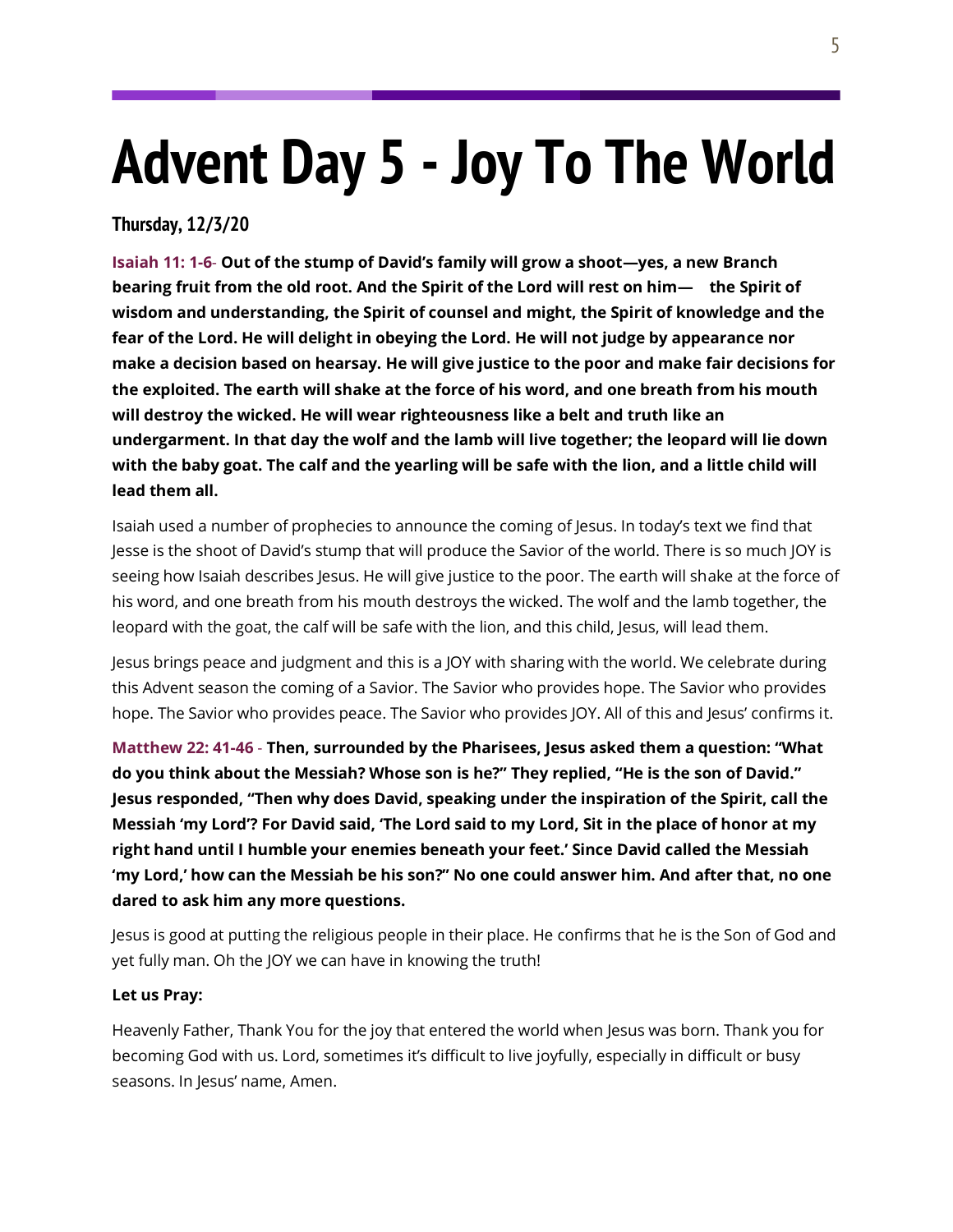# **Advent Day 6 - Joy To The World**

#### **Friday, 12/4/20**

**Micah 5: 2-5a**- **But you, O Bethlehem Ephrathah, are only a small village among all the people of Judah. Yet a ruler of Israel, whose origins are in the distant past, will come from you on my behalf. The people of Israel will be abandoned to their enemies until the woman in labor gives birth. Then at last his fellow countrymen will return from exile to their own land. And he will stand to lead his flock with the Lord's strength, in the majesty of the name of the Lord his God. Then his people will live there undisturbed, for he will be highly honored around the world. And he will be the source of peace.**

Bethlehem. Just a small little village. Yet the Son of God would be born there. Far too often we see ourselves as just small town people. We do not seem to have any influence. We do not have any real power. Yet, God chose a little village like Bethlehem for his Son to be born, so that the world would not be looking to the large cities. This is humility. This is meek. This is mild. There is great JOY in knowing that even our small existence is capable of great things. When living in the Spirit of God, we are capable of anything, just like Bethlehem.

The great shepherd came from Bethlehem, that we might have a guide, a leader.

**John 10: 14-16** - **"I am the good shepherd; I know my own sheep, and they know me, just as my Father knows me and I know the Father. So I sacrifice my life for the sheep. I have other sheep, too, that are not in this sheepfold. I must bring them also. They will listen to my voice, and there will be one flock with one shepherd.**

The Good Shepherd was born to us in Bethlehem. A small village with no real importance or significance, would provide the Savior of the world. There is JOY to be found and hope to be had in that truth.

#### **Let us Pray:**

Dear Heavenly Father, Help me to hear your voice.

Touch me once again. Give me the courage to be your beloved.

Give me courage to choose joy. I need you now this Christmas.

Be born in me again. Today. In Jesus' name, Amen.

~Bonnie Gray, from "Why it Takes Courage to Choose Joy"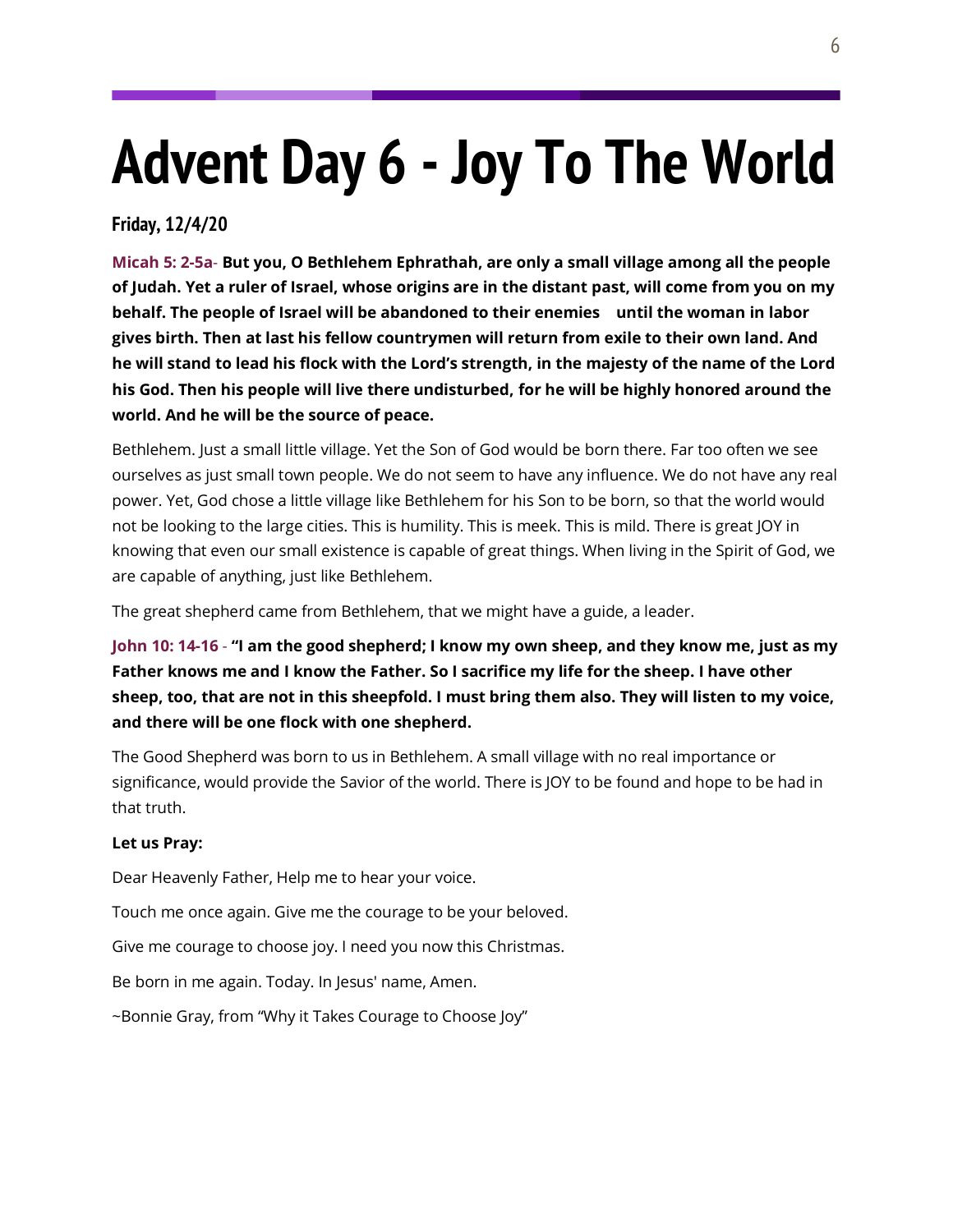# **Advent Day 7 - Joy To The World**

## **Saturday, 12/5/20 - Grace Day**

## **1 John 4: 9**- **God showed how much he loved us by sending his one and only Son into the world so that we might have eternal life through him.**

Advent is a season of anticipation and celebration. We long for the promised Savior's return, even as we rejoice that He has already come to us. Use today to pause and reflect on this verse which celebrates the gift of salvation through Jesus, God's Son.

Find time to spend with family or friends and experience Joy in this life.

### **Let us Pray:**

Saving God, we are so thankful for the salvation found in Your Son Jesus. Give us the hope and joy that we need to live a life full of promise. We know that Jesus is returning. May we be found living a joyful life full of servanthood and love. In Jesus' name we pray. Amen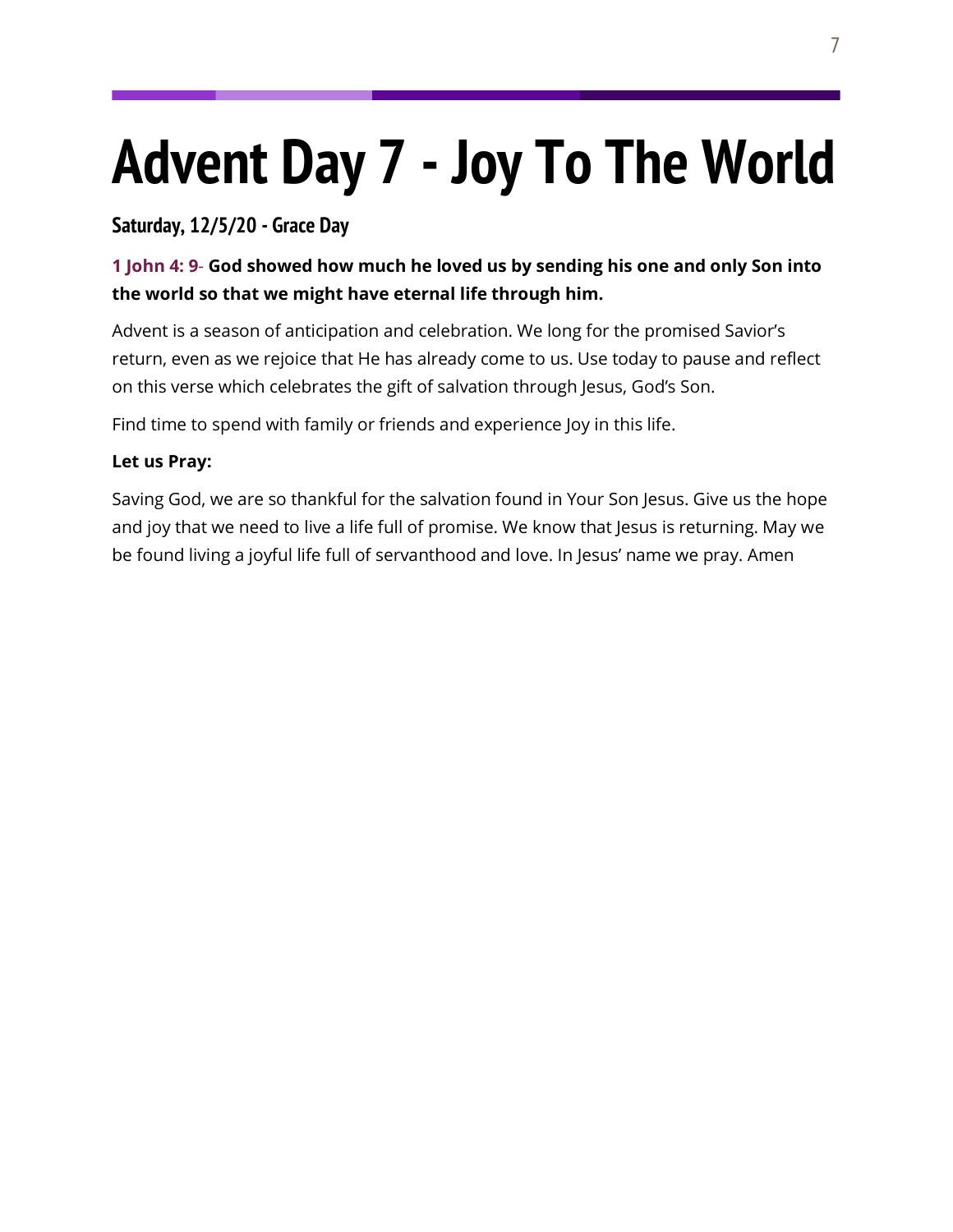## **Advent Day 8 - Joy To The World**

### **Sunday, 12/6/20 - Second Sunday of Advent**

**Joel 2: 12-13**- **That is why the Lord says, "Turn to me now, while there is time. Give me your hearts. Come with fasting, weeping, and mourning. Don't tear your clothing in your grief, but tear your hearts instead." Return to the Lord your God, for he is merciful and compassionate, slow to get angry and filled with unfailing love. He is eager to relent and not punish.**

We do not often associate Advent with repentance. However, if we are willing to accept that Jesus is the Messiah, and he came into the world to save us from our sins, then there likely needs to be a bit of repentance involved. When we admit our need for repentance, and follow through, there is a JOY that we experience that does not seem normal.

Jesus came into the world to bring us life eternal. We celebrate his birth, not because we like cake and ice cream, but because our repentance and commitment to follow him, provides JOY in our hearts and a change in our lives.

Today we slow down to pray, and remember the sacrifice of a Savior. Today we allow ourselves to experience JOY in the midst of our failures and sin. We acknowledge our need for a Savior, and we become followers of Jesus.

#### **Let us Pray:**

### **Second Sunday of Advent - Book of Common Prayer**

Merciful God, who sent your messengers the prophets to preach repentance and prepare the way for our salvation: Give us grace to heed their warnings and forsake our sins, that we may greet with joy the coming of Jesus Christ our Redeemer; who lives and reigns with you and the Holy Spirit, one God, now and forever. Amen.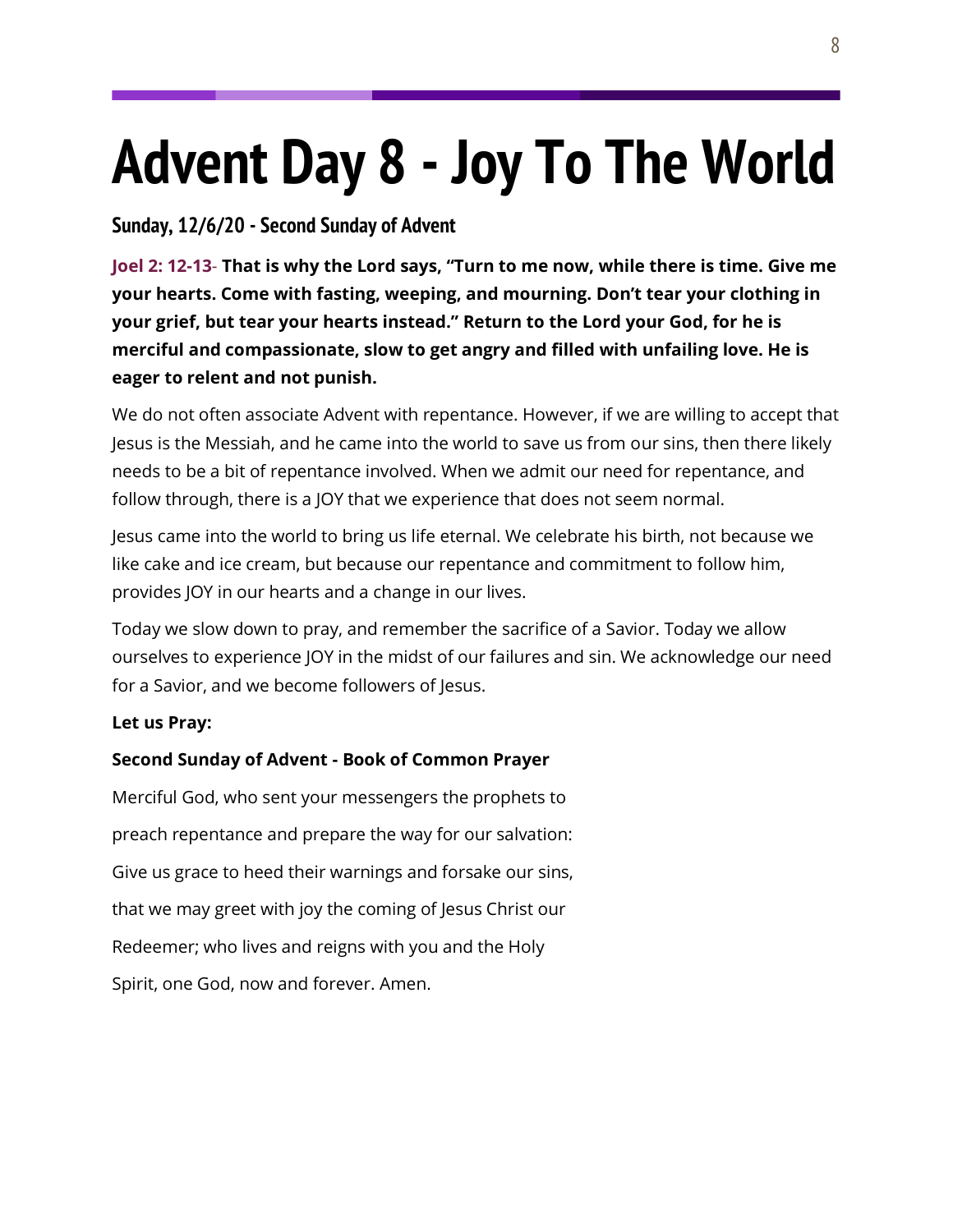# **Advent Day 9 - Joy To The World**

## **Monday, 12/7/20**

**Matthew 5: 17-19**- **"Don't misunderstand why I have come. I did not come to abolish the law of Moses or the writings of the prophets. No, I came to accomplish their purpose. I tell you the truth, until heaven and earth disappear, not even the smallest detail of God's law will disappear until its purpose is achieved. So if you ignore the least commandment and teach others to do the same, you will be called the least in the Kingdom of Heaven. But anyone who obeys God's laws and teaches them will be called great in the Kingdom of Heaven.**

We frequently want to make Jesus out to be our genie in a lamp. He came to bear our sins and we are forgiven of those sins as long as we confess those to God, but Jesus came to fulfill the law of Moses. He does not make the commandments obsolete, or make them disappear. He is the complete work of God. He is God incarnate. Which means Jesus was fully God and fully man, and by taking our sin upon himself, he completes the work that we cannot.

We can find real Joy when we begin to live according to the commandments, not out of duty, but out of our love for God and our willingness to share in his relationship with us. Real Joy comes from following the Savior.

### **Let us Pray:**

Gracious God, today we understand the real Joy found in following Jesus. Your Son came to give us hope and allow us to live an abundant life. Give us the strength to be all that You need us to be today. Allow us to live closer and closer to you! In Jesus' name we pray. Amen.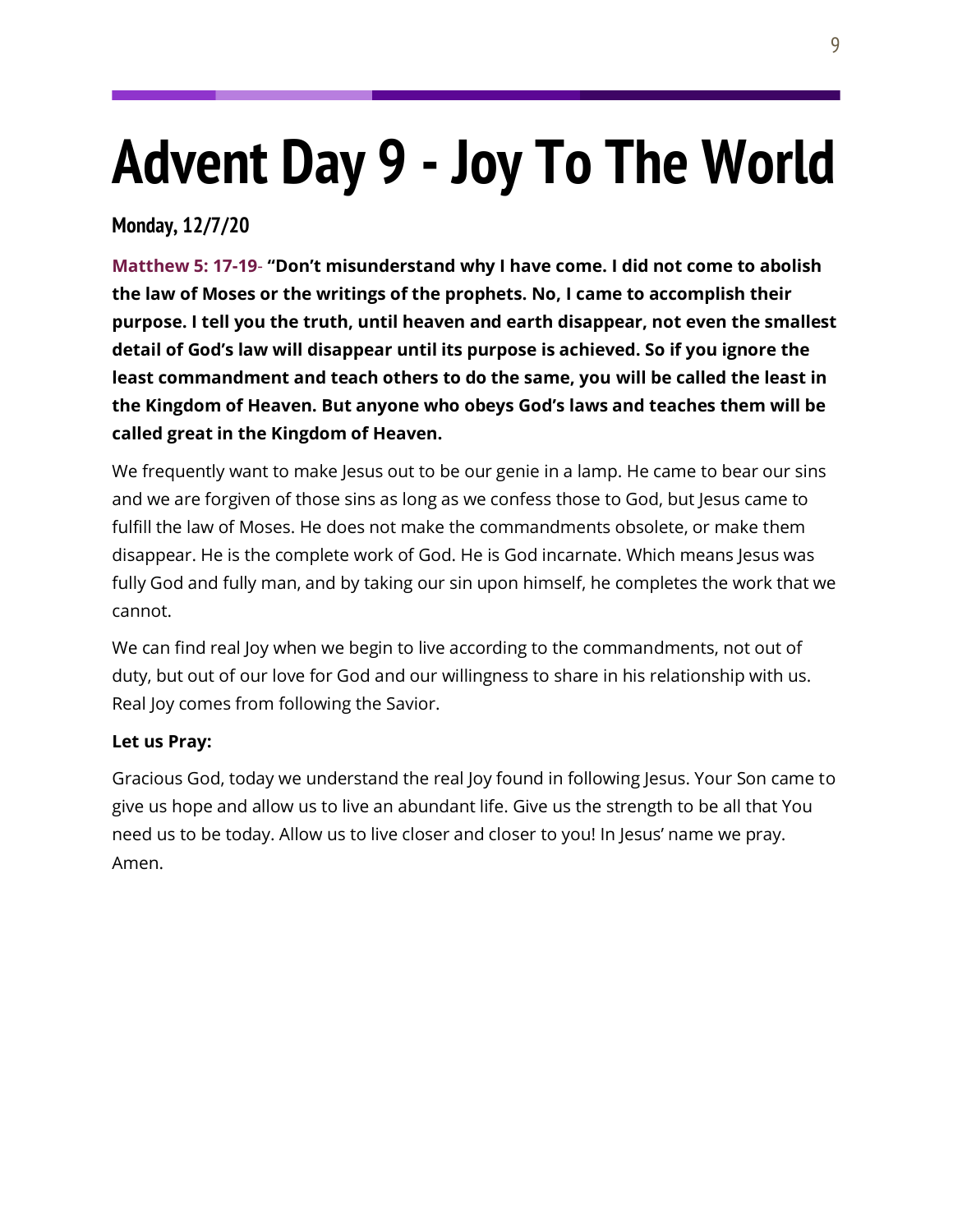## **Advent Day 10 - Joy To The World**

## **Tuesday, 12/8/20**

**John 1: 14-18**- **So the Word became human and made his home among us. He was full of unfailing love and faithfulness. And we have seen his glory, the glory of the Father's one and only Son. John testified about him when he shouted to the crowds, "This is the one I was talking about when I said, 'Someone is coming after me who is far greater than I am, for he existed long before me.'" From his abundance we have all received one gracious blessing after another. For the law was given through Moses, but God's unfailing love and faithfulness came through Jesus Christ. No one has ever seen God. But the unique One, who is himself God, is near to the Father's heart. He has revealed God to us.**

There is great Joy in knowing that the Word (Jesus) became human. He made his home with us, and He wanted to be one of us. God himself came to earth to be a man. Not to condemn us or to point out all of our faults. He came to deliver us from ourselves.

Even his cousin, John the Baptist, knew of how important his presence was to us. God is revealed to us in the image of Christ. God loved us so much that a part of Him was sent into the world to correct and right our relationship with Him. There is great Joy in to be found in the greatest gift of all, God in human form, forgiving and loving us so that we might be loving and forgiving to the world around us.

### **Let us Pray:**

Gracious God, today we understand the real Joy found in following Jesus. Your Son came to give us hope and allow us to live an abundant life. Give us the strength to be all that You need us to be today. Allow us to live closer and closer to you! In Jesus' name we pray. Amen.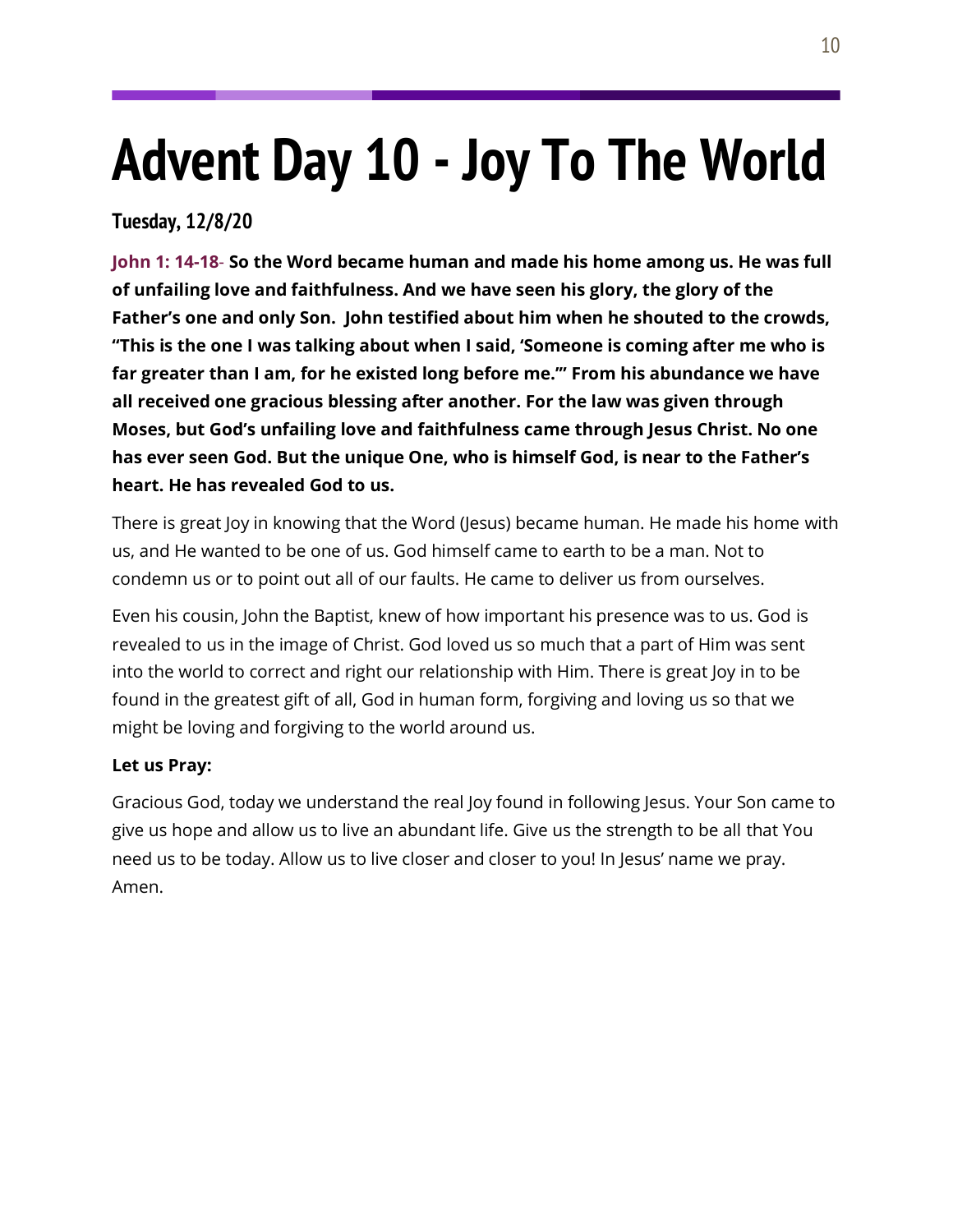# **Advent Day 11 - Joy To The World**

### **Wednesday, 12/9/20**

**Isaiah 60: 1-5**- **"Arise, Jerusalem! Let your light shine for all to see. For the glory of the Lord rises to shine on you. Darkness as black as night covers all the nations of the earth, but the glory of the Lord rises and appears over you. All nations will come to your light; mighty kings will come to see your radiance. "Look and see, for everyone is coming home! Your sons are coming from distant lands; your little daughters will be carried home. Your eyes will shine, and your heart will thrill with joy, for merchants from around the world will come to you. They will bring you the wealth of many lands.**

The prophet Isaiah has always been one of the more frequently used authors in this time of year because God gave him such a vision of the coming of Christ.

In this passage he likens Jesus to the rise of the sun that forces the darkness away. That when the light shines over the darkness everyone will be coming home. What an amazing feeling. "Your heart will thrill with joy"!

As we continue to look for Joy this Advent season, may we look to the author and perfecter of our faith, Jesus. He makes light of our darkness and brings us to a place of great joy, for eternity.

### **Let us Pray:**

Loving God, You have blessed us beyond measure by sending your Son into the world that we might be saved. Allow us to see His light in our darkness. Allow His light to illuminate our hearts this season, that we should thrill with joy! In Jesus' name. Amen.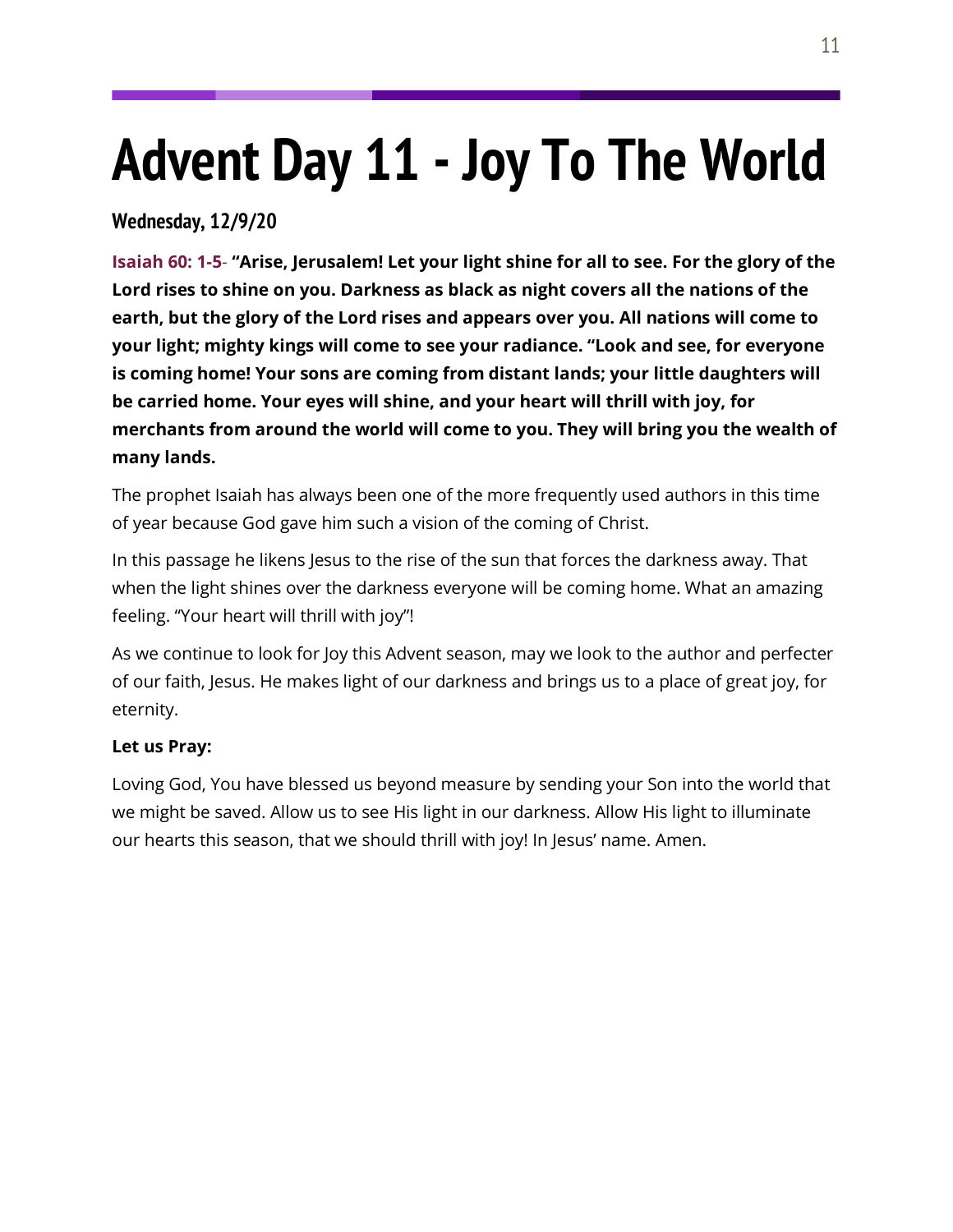# **Advent Day 12 - Joy To The World**

## **Thursday, 12/10/20**

**Hebrews 10: 11-12**- **Under the old covenant, the priest stands and ministers before the altar day after day, offering the same sacrifices again and again, which can never take away sins. But our High Priest offered himself to God as a single sacrifice for sins, good for all time. Then he sat down in the place of honor at God's right hand.** 

We often forget that there are people who struggled before Jesus died to save the world. There were attempts made daily to sacrifice something so that sins would be forgiven. When Jesus came into the world, all of that changed. He offered himself as a single, once for all sacrifice for our sins. This has made a difference in how we get to face the world.

May we not forget that Jesus came to make the world a better place. He came to bring forgiveness and mercy. He came to bring joy for eternity!

### **Let us Pray:**

Wonderful God, thank you for thinking of us. We know that we do not deserve the benefits of your Son's once for all sacrifice, but we are free to accept it. We think about what our salvation cost you today, and that we should remain joyful in our eternal home. In Jesus' name we pray. Amen.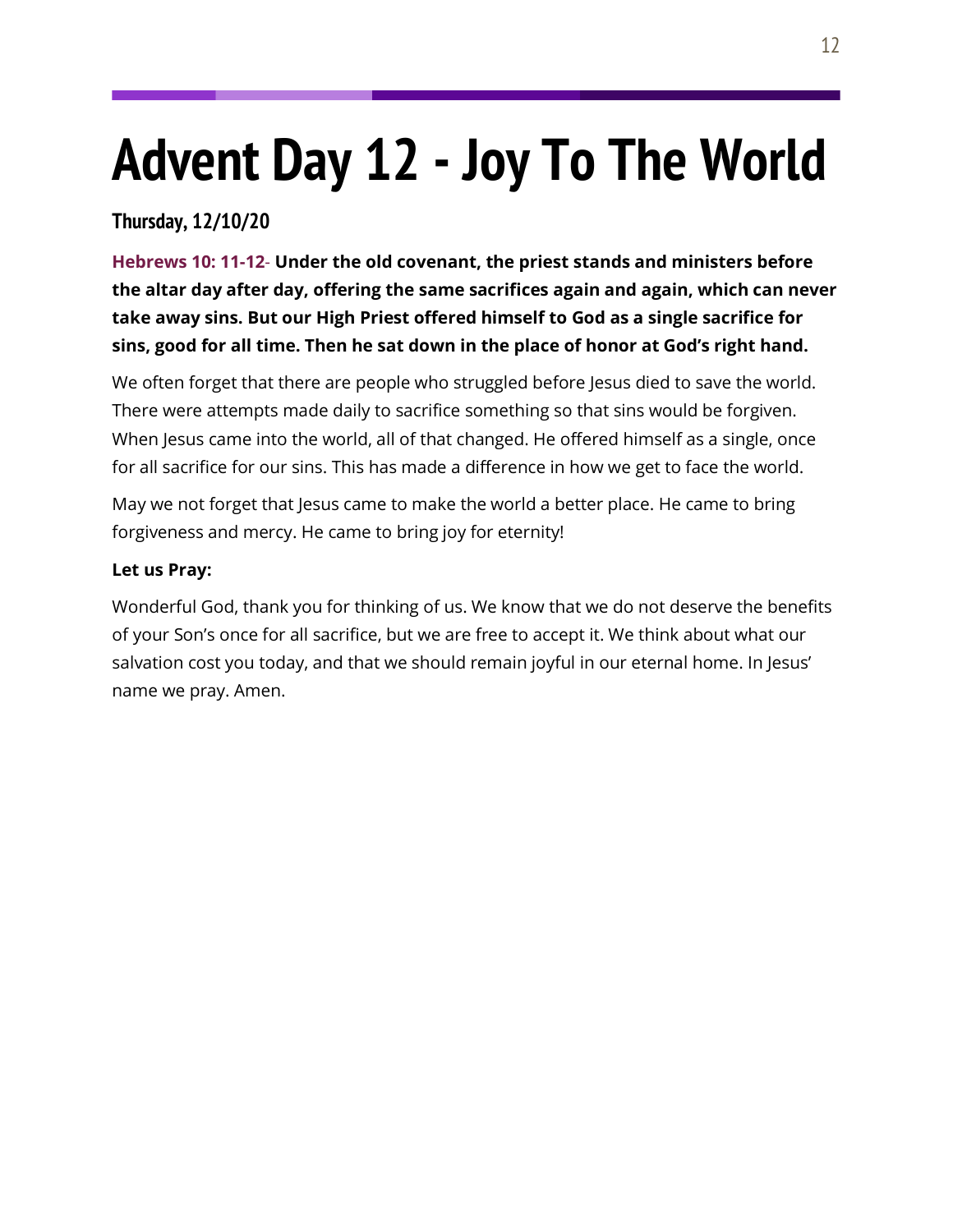## **Advent Day 13 - Joy To The World**

## **Friday, 12/11/20**

**Isaiah 53: 4-6**- **Yet it was our weaknesses he carried; it was our sorrows that weighed him down. And we thought his troubles were a punishment from God, a punishment for his own sins! But he was pierced for our rebellion, crushed for our sins. He was beaten so we could be whole. He was whipped so we could be healed. All of us, like sheep, have strayed away. We have left God's paths to follow our own. Yet the Lord laid on him the sins of us all.**

We do not celebrate Christmas because of the great gifts that we receive. Many people that we know, do not get gifts at all, let alone good gifts. We celebrate Christmas because of who Jesus is, and what he did to save us.

He carried our weaknesses. Isaiah is explaining something to us today that would not happen for hundreds of years before Jesus would come. He knew that a Messiah would come and save us from ourselves. That is why we celebrate the birth of Jesus.

#### **Let us Pray:**

Gracious God, thank you for your mercy and forgiveness. We are so sorry that you had to watch your Son be punished for our transgressions. May we have a heart of gratitude and joy that you love us enough to save us. In Jesus' name. Amen.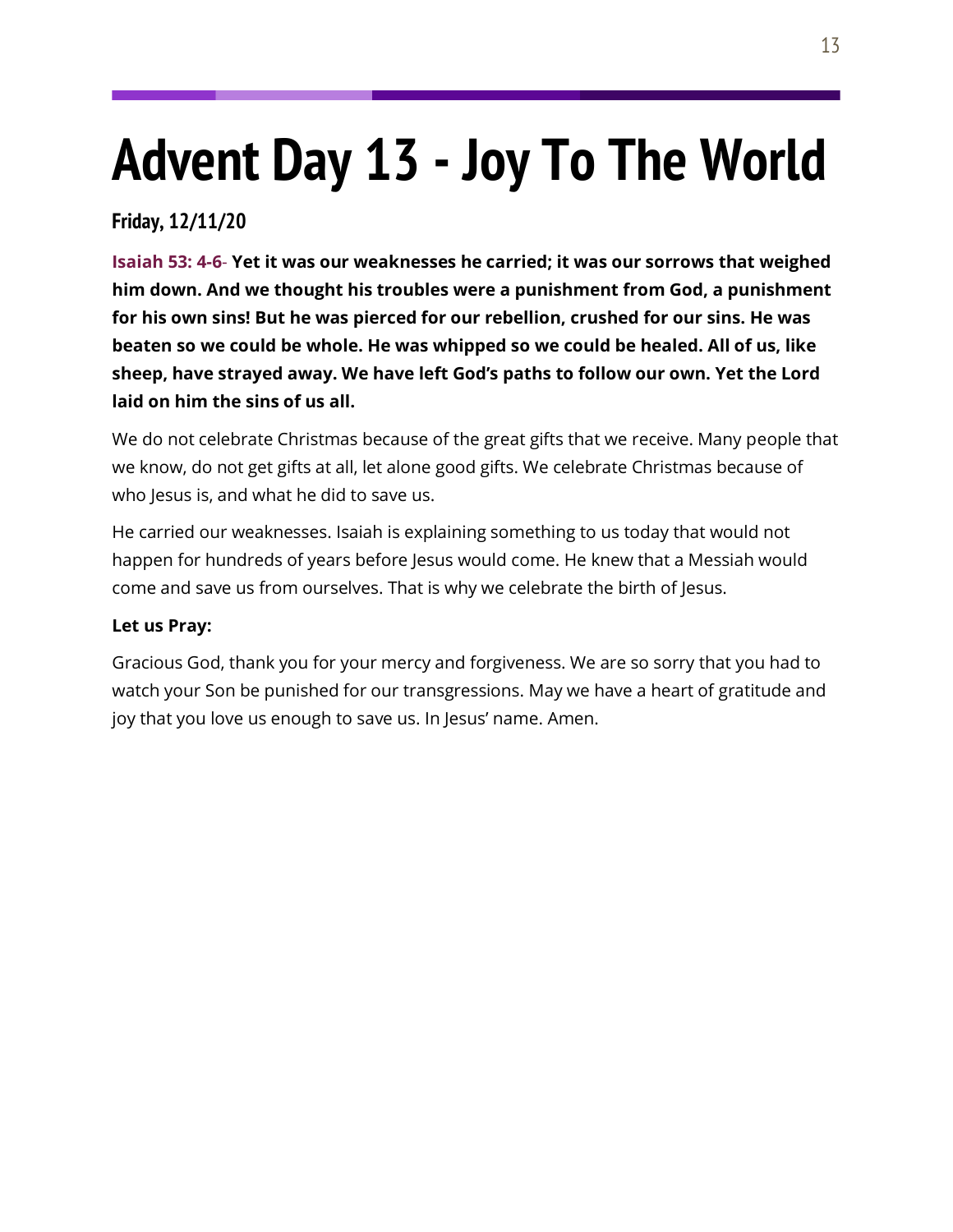## **Advent Day 14 - Joy To The World**

## **Saturday, 12/12/20 - Grace Day**

**John 1:14**- **So the Word became human and made his home among us. He was full of unfailing love and faithfulness. And we have seen his glory, the glory of the Father's one and only Son.**

Relax today. Make time for things you enjoy. Family, friends, games, naps! Make sure that you are basking in the joy that Christ brings. The wonderful peace that His unfailing love and faithfulness means to your eternity!

### **Let us Pray:**

Amazing God, we thank you this day for your unfailing love and faithfulness. We bask in the glory of who you are and what you have done for us. Allow us to experience your joy today! In Jesus' name. Amen.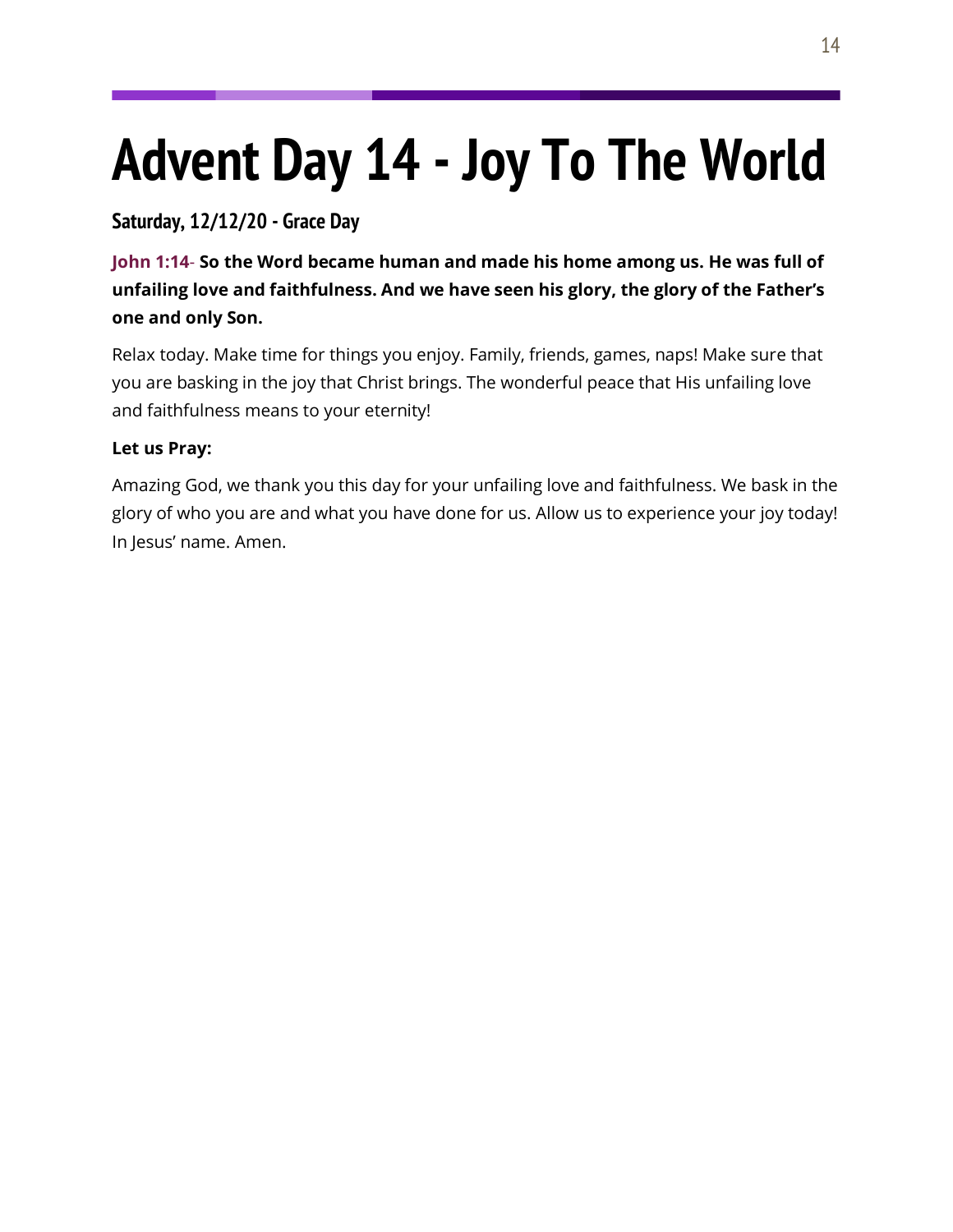## **Advent Day 15 - Joy To The World**

## **Sunday, 12/13/20 - Third Sunday of Advent**

**Zephaniah 3: 16-17**- **On that day the announcement to Jerusalem will be, "Cheer up, Zion! Don't be afraid! For the Lord your God is living among you. He is a mighty savior. He will take delight in you with gladness. With his love, he will calm all your fears. He will rejoice over you with joyful songs."**

Cheer up!! Jesus has come so that God would live among us. There is Joy in knowing that Jesus is living among us, that he shared life with us. He was hungry with us, he was sad with us, he was happy with us, he loved us!

In the midst of all that we are facing we can have Joy in knowing that God loved us enough to become one of us. Through the years there have been many wars, plagues, famine, and diseases, and yet God still chose to live among us. God is not wanting us to be free from problems or troubles, but to rejoice in knowing where we are going and who is going with us!

### **Let us Pray:**

### **Third Sunday of Advent - Book of Common Prayer**

Stir up your power, O Lord, and with great might come among us; and, because we are sorely hindered by our sins, let your bountiful grace and mercy speedily help and deliver us; through Jesus Christ our Lord, to whom, with you and the Holy Spirit, be honor and glory, now and forever. Amen.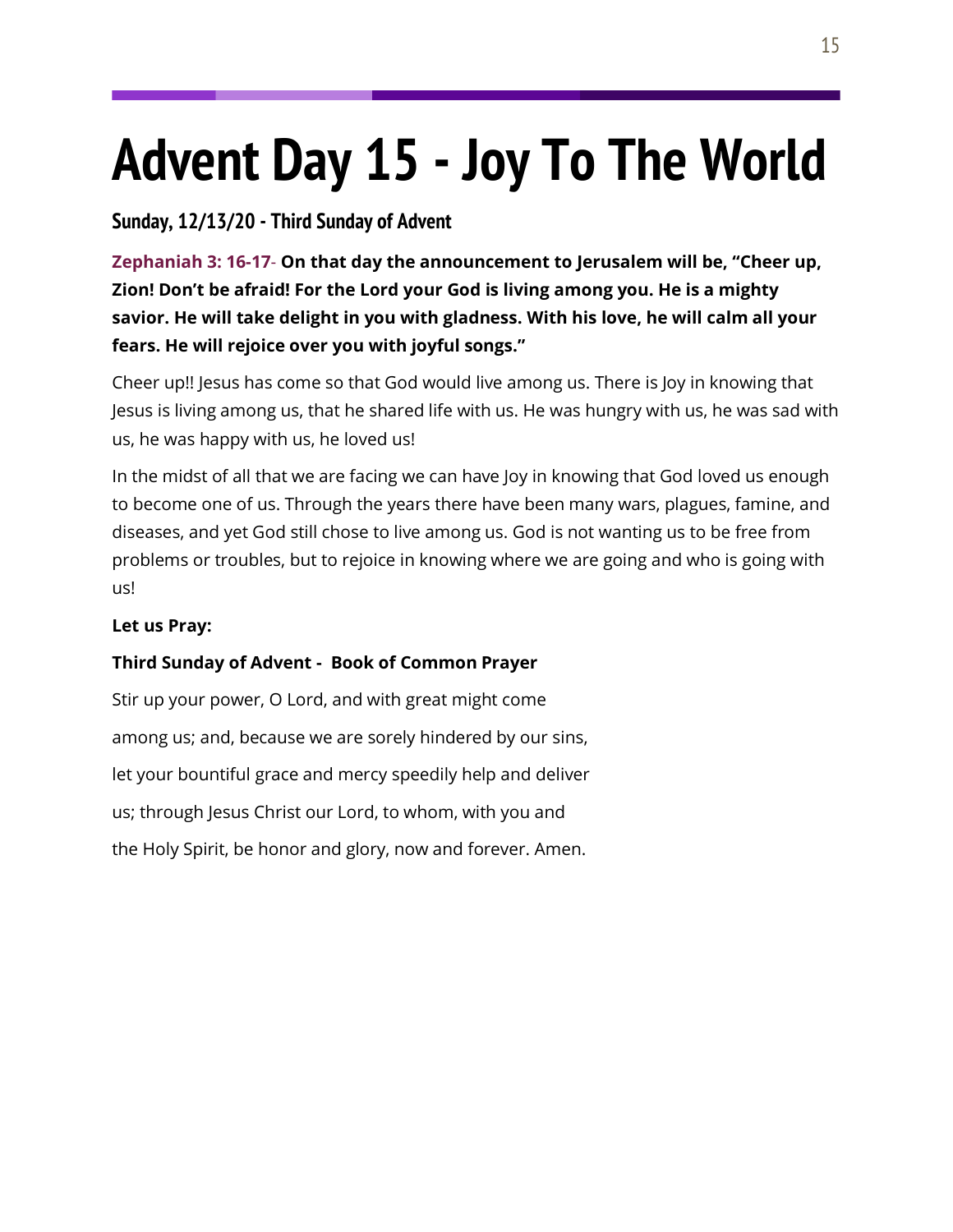## **Advent Day 16 - Joy To The World**

### **Monday, 12/14/20**

**Malachi 3: 1-4**- **"Look! I am sending my messenger, and he will prepare the way before me. Then the Lord you are seeking will suddenly come to his Temple. The messenger of the covenant, whom you look for so eagerly, is surely coming," says the Lord of Heaven's Armies. "But who will be able to endure it when he comes? Who will be able to stand and face him when he appears? For he will be like a blazing fire that refines metal, or like a strong soap that bleaches clothes. He will sit like a refiner of silver, burning away the dross. He will purify the Levites, refining them like gold and silver, so that they may once again offer acceptable sacrifices to the Lord. Then once more the Lord will accept the offerings brought to him by the people of Judah and Jerusalem, as he did in the past.**

God was preparing the way. There are many prophets who foretold the coming of the Messiah. They were looking forward to what was coming, and the redemption and well as the judgment of the people was coming as well. This judgment would not be a condemnation, but a grace filled Jesus who would live among us and provide for us a way to be redeemed.

There is Joy in knowing that Jesus has come to save us. That his presence here on earth was meant to light the way to eternal restoration not eternal destruction. John the Baptist was the chosen messenger which was sent into the world to proclaim his coming. He was calling to the world and telling them that Jesus was on his way.

In what ways can this bring you Joy today? Is there a place in our lives in which we need to realize that Jesus is coming again, and that we are now called to be the messenger? How can this knowledge fill you with such hope to share that Joy?

### **Let us Pray:**

Great and wondrous God, You have sent the messenger, proclaimed the coming Messiah, your Son Jesus. He came to save us from our sins and provide a restored relationship between us and you. Give us the Joy that we need in order to be the messengers of his second coming. Fill us with the grace needed to make an impact in our world. In Jesus' name we pray. Amen.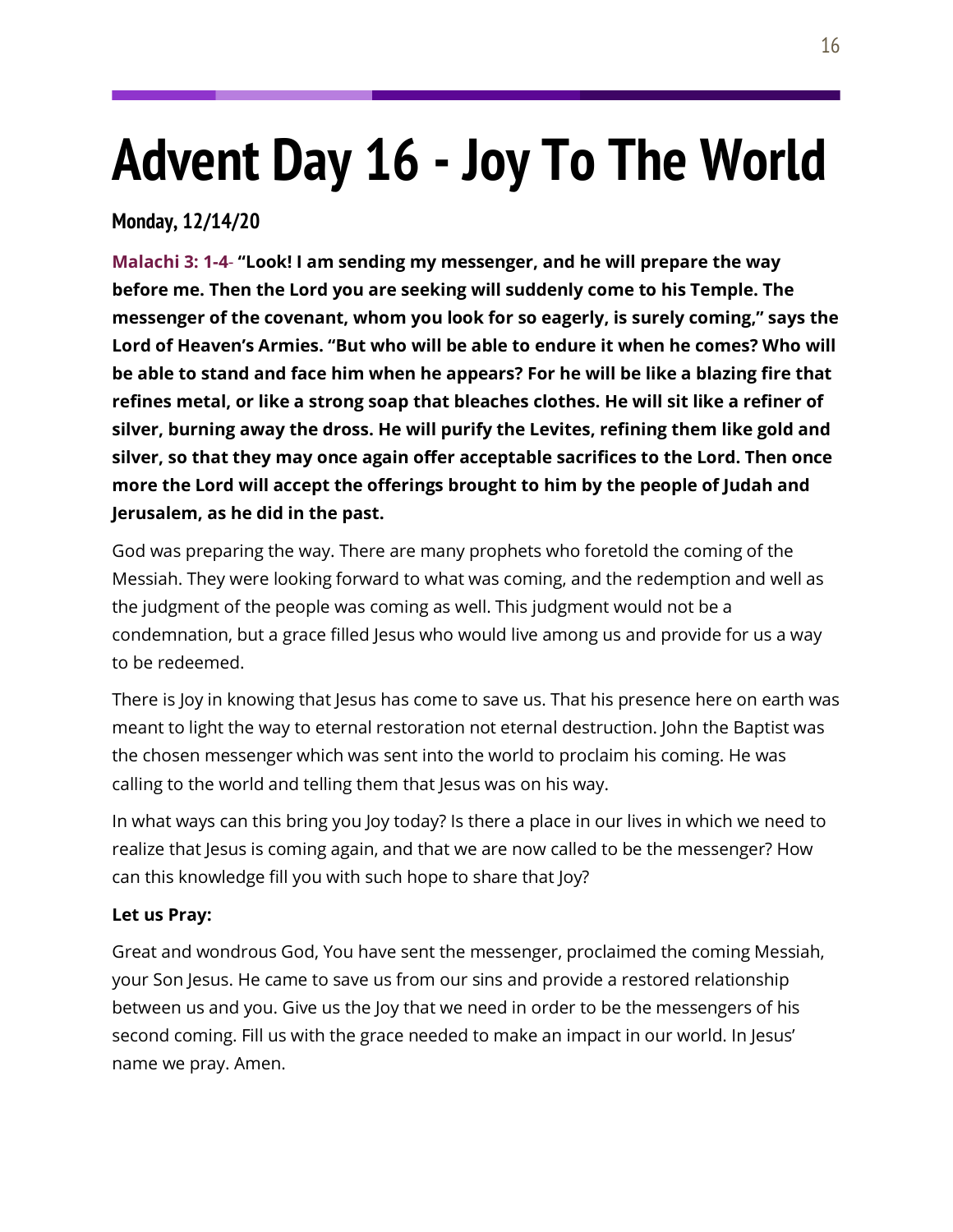## **Advent Day 17 - Joy To The World**

#### **Tuesday, 12/15/20**

**Luke 1: 11-20**- **While Zechariah was in the sanctuary, an angel of the Lord appeared to him, standing to the right of the incense altar. Zechariah was shaken and overwhelmed with fear when he saw him. But the angel said, "Don't be afraid, Zechariah! God has heard your prayer. Your wife, Elizabeth, will give you a son, and you are to name him John. You will have great joy and gladness, and many will rejoice at his birth, for he will be great in the eyes of the Lord. He must never touch wine or other alcoholic drinks. He will be filled with the Holy Spirit, even before his birth. And he will turn many Israelites to the Lord their God. He will be a man with the spirit and power of Elijah. He will prepare the people for the coming of the Lord. He will turn the hearts of the fathers to their children, and he will cause those who are rebellious to accept the wisdom of the godly." Zechariah said to the angel, "How can I be sure this will happen? I'm an old man now, and my wife is also well along in years." Then the angel said, "I am Gabriel! I stand in the very presence of God. It was he who sent me to bring you this good news! But now, since you didn't believe what I said, you will be silent and unable to speak until the child is born. For my words will certainly be fulfilled at the proper time."**

One of the great Joys of God preparing the messenger in John the Baptist, was the Joy involved in preparing the parents of John the Baptist. Zechariah and Elizabeth never thought they would have children. The angel of the Lord comes to Zechariah and tells him the plan, and he does not believe it. The consequence is found in Zechariah being unable to speak until this is fulfilled. Basically the angel tells him, "oh, you don't believe me? Ok. You won't be able to speak until this comes true".

Zechariah would be able to speak as soon as his son was born. John would go on to be the messenger to proclaim the coming Messiah. This was all to make sure that Zechariah knew the angel was telling him the truth, and that Jesus was going to be the Messiah.

There is Joy in knowing that even though we do not think God can, he will. Even when we think that we have our own limitations, God does not.

#### **Let us Pray:**

Amazing God, we are but simple yet complicated creations in your eyes. You have provided in us great Joy in knowing that your Son Jesus has come to save us from our sin. When we fail to believe you, give us the ability to see you work. Allow us to experience great Joy in knowing that you are at work now, and that Jesus is returning. Amen.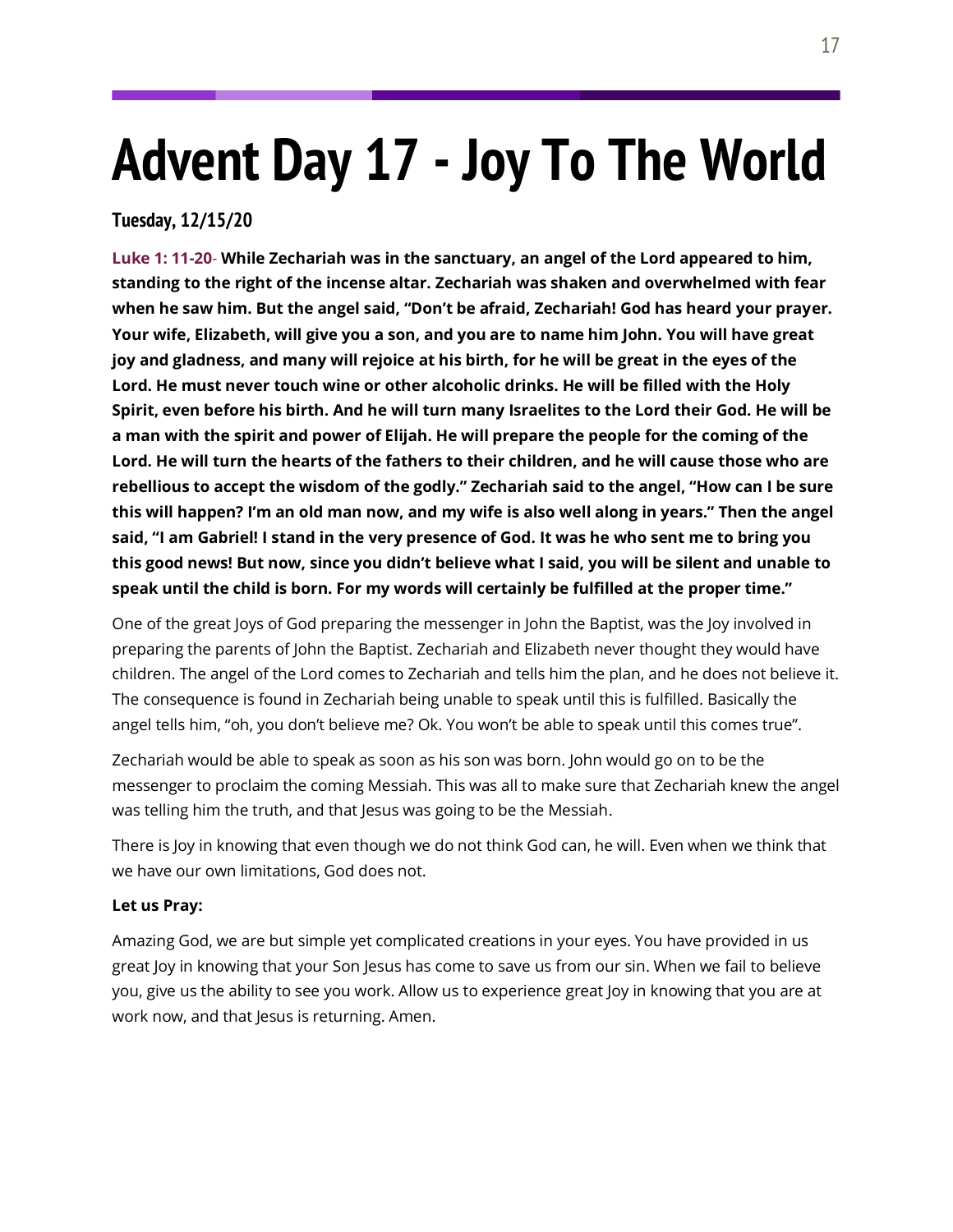## **Advent Day 18 - Joy To The World**

## **Wednesday, 12/16/20**

**Luke 1: 26-33**- **In the sixth month of Elizabeth's pregnancy, God sent the angel Gabriel to Nazareth, a village in Galilee, to a virgin named Mary. She was engaged to be married to a man named Joseph, a descendant of King David. Gabriel appeared to her and said, "Greetings, favored woman! The Lord is with you!" Confused and disturbed, Mary tried to think what the angel could mean. "Don't be afraid, Mary," the angel told her, "for you have found favor with God! You will conceive and give birth to a son, and you will name him Jesus. He will be very great and will be called the Son of the Most High. The Lord God will give him the throne of his ancestor David. And he will reign over Israel forever; his Kingdom will never end!"**

God is a God of preparation. The season of Advent is all about the waiting on the coming of Jesus, and now we are waiting for the second coming of Jesus. Just as the angel appeared to Zechariah, today we see the angel appearing to Mary. Elizabeth is now six months pregnant and Gabriel appears to Mary, calls her favored by God, and lets her know that Jesus will be born from her even though she is a virgin.

Jesus will be God Incarnate, which is a big word for God in human form. He will save us from our sin, and his kingdom will never end! There is Joy to be found in the coming of our savior. There is also Joy in knowing that God laid out a perfect plan and it was fulfilled by people just like you and me. When was the last time you slowed down long enough to listen to God? Maybe he is trying to communicate with you and use you for another miracle? What Joy there is found in being an instrument of God's plan.

### **Let us Pray:**

Creative God, come to us today and provide in us the strength and courage to slow down and listen. May you be great among us and give us the ability to be part of another great plan. Give us the strength to mobilize and be your hands and feet in the world, that others may be able to experience great Joy because of You. In Jesus Holy Name we pray, Amen.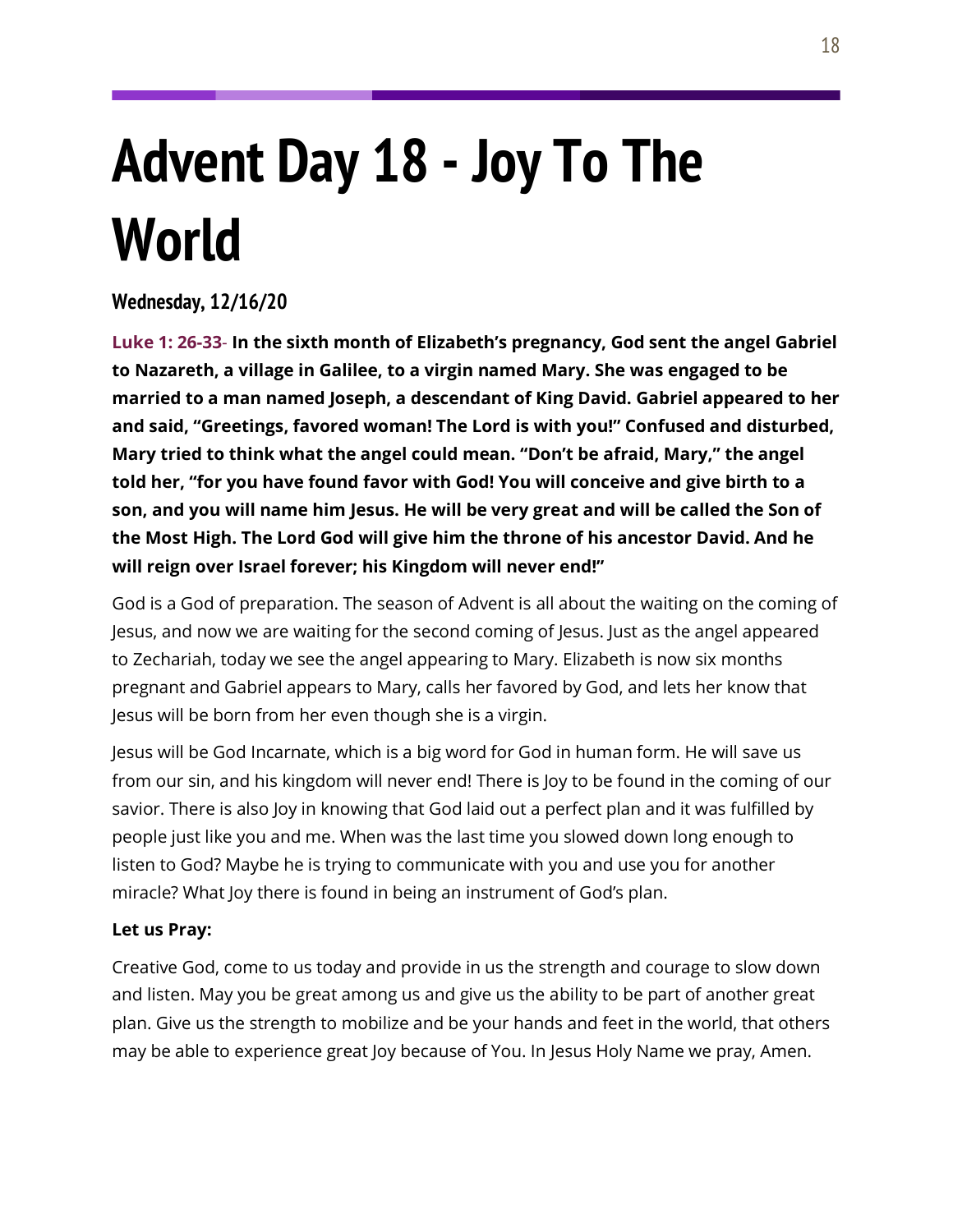## **Advent Day 19 - Joy To The World**

**Thursday, 12/17/20**

**Luke 1: 39-45**- **A few days later Mary hurried to the hill country of Judea, to the town where Zechariah lived. She entered the house and greeted Elizabeth. At the sound of Mary's greeting, Elizabeth's child leaped within her, and Elizabeth was filled with the Holy Spirit. Elizabeth gave a glad cry and exclaimed to Mary, "God has blessed you above all women, and your child is blessed. Why am I so honored, that the mother of my Lord should visit me? When I heard your greeting, the baby in my womb jumped for joy. You are blessed because you believed that the Lord would do what he said."**

The past two days we have been able to see God working through Elizabeth and Mary. They are both carrying very special humans. There is so much Joy within them, but also so much burden for the responsibility that they carry. The Joy they find is found in relying on each other.

John the Baptist is still in the womb and upon Mary (who is carrying the unborn Jesus) coming into the room, John leaps within Elizabeth's womb. There is so much Joy happening that even the unborn baby is celebrating with Joy! Mary is concerned and burdened by the honor, and yet Elizabeth assures her, "You are blessed because you believed that the Lord would do what he said".

We often forget that there is Joy to be found in knowing that God is going to do what he said. Jesus came to save us from ourselves. He is currently on the throne and he is coming back again. Our greatest Joy can be found when we allow the promises of God to overwhelm our burdens in this life. How can you find a way to let the promises of God in, and shut out the burdens of the world? How can you find Joy in knowing the promises of God?

### **Let us Pray:**

Promise keeping God, you have provided a way for us to restore our relationship with you through the once for all sacrifice of your Son Jesus. May you provide in us the strength to see you and your promises in the middle of our mess. Thank you for providing and redeeming us that we might find your promises bringing us Joy! In Jesus name. Amen.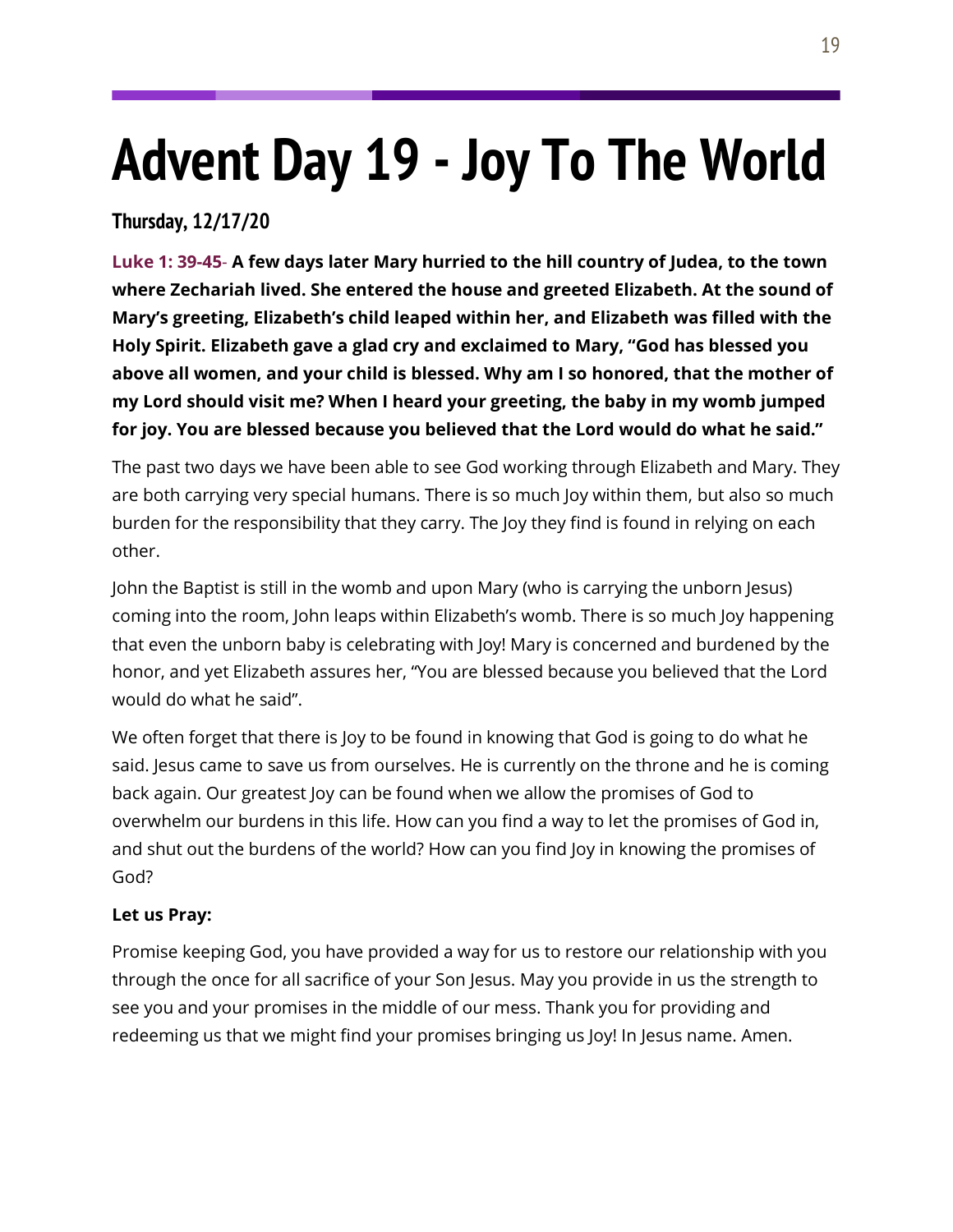## **Advent Day 20 - Joy To The World**

### **Friday, 12/18/20**

**Luke 1: 57-64**- **When it was time for Elizabeth's baby to be born, she gave birth to a son. And when her neighbors and relatives heard that the Lord had been very merciful to her, everyone rejoiced with her. When the baby was eight days old, they all came for the circumcision ceremony. They wanted to name him Zechariah, after his father. But Elizabeth said, "No! His name is John! "What?" they exclaimed. "There is no one in all your family by that name." So they used gestures to ask the baby's father what he wanted to name him. He motioned for a writing tablet, and to everyone's surprise he wrote, "His name is John." Instantly Zechariah could speak again, and he began praising God.**

We have been bearing witness to the coming birth of these two unique human beings who would both serve an incredible purpose to God. We read that an angel of God came to Zechariah and because of his unbelief he would not be able to speak until the prophecy of the coming of the messenger of God, John the Baptist

This part of the story is so unique in that we see the absolute Joy of a father who never thought he would be, listening to God, and believing that God can do what he says. They knew that his name would be John, but it did not make any sense in that culture. John was not a family name. When Zechariah motions for the tablet to write down his name, the promise was complete. Zechariah could speak, and immediately began praising God!

We have great Joy in knowing that God keeps his promises. There is Joy in knowing that God can use even simple people like us, in simple situations, to glorify the name of God. Joy comes in the form of a God who knows the end of the story, and still uses us to make his glory visible to others.

### **Let us Pray:**

Great Creator, you have made the heavens and the earth to reveal your glory. You have made each of us to be an expression of your love for people. Give us the Joy necessary to live in your hope of a coming eternity. Give us the Joy of knowing your Son was born so that we would be able to experience it, and share it. In His holy name, Amen.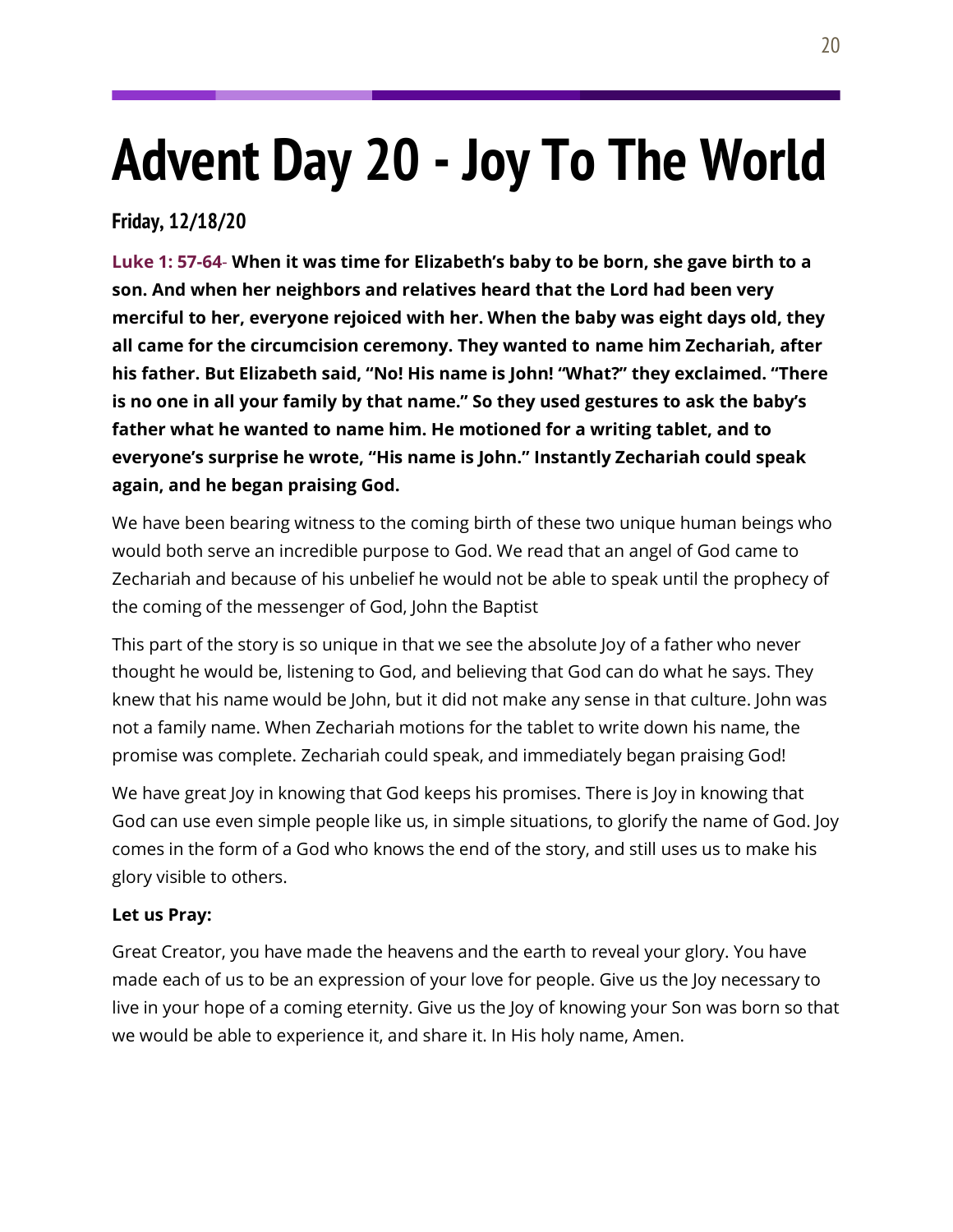## **Advent Day 21 - Joy To The World**

## **Saturday, 12/19/20 - Grace Day**

### **Luke 1: 68** - **"Praise the Lord, the God of Israel, because he has visited and redeemed his people."**

In this moment the author of Luke is writing what he remembers from the prophet Zechariah. Zechariah was another prophet that attempted to tell the world of the coming Savior.

During your grace day, think about how the Savior has impacted your life. How can you show the world the great Joy that He has brought you?

#### **Let us Pray:**

Great Redeemer, today we reflect on who you are. We understand that you visited us in the form of your Son Jesus and that He was here to redeem us from our sins. Give us grace that we may shine this light of great Joy in knowing what that cost you. In Jesus' name. Amen.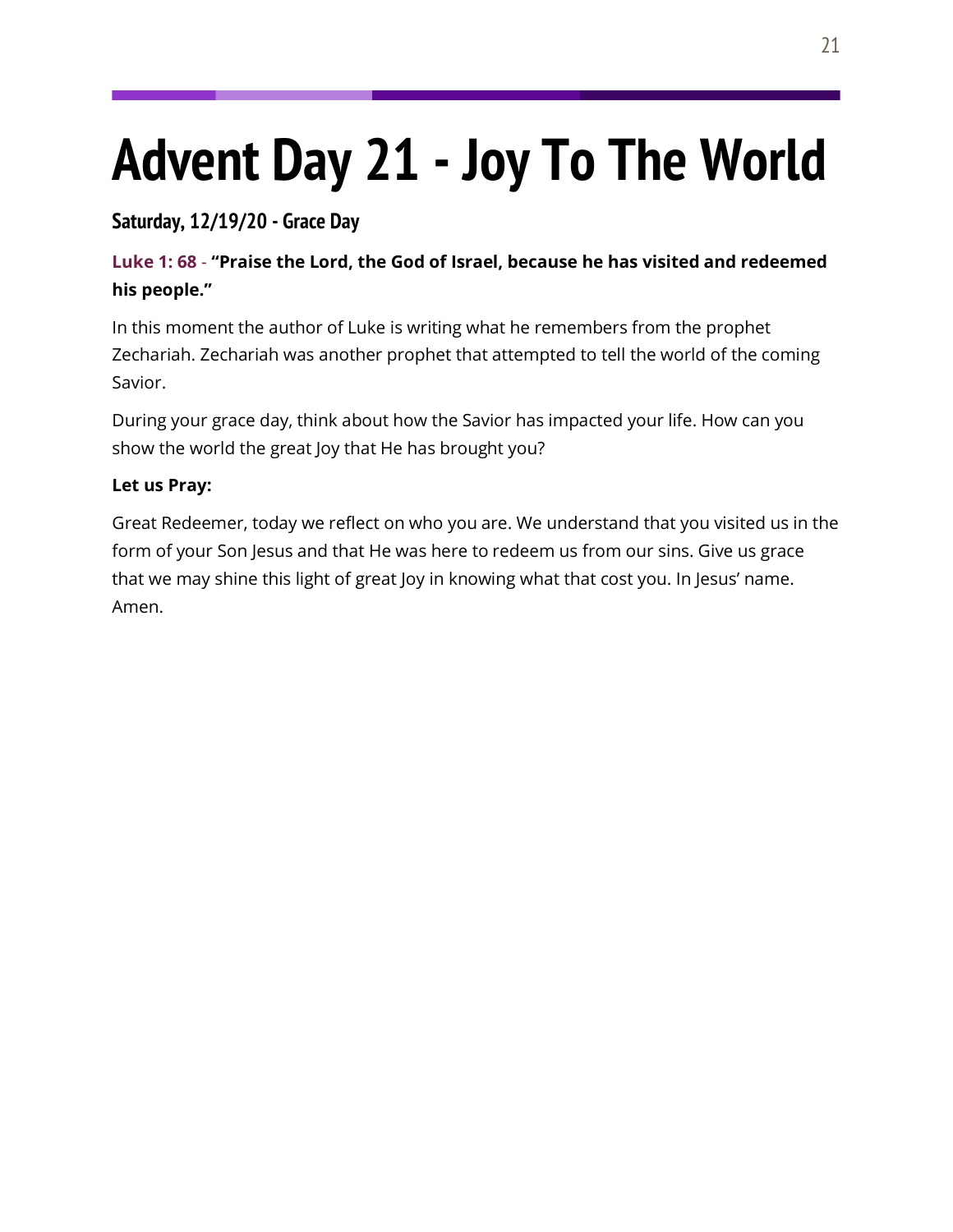## **Advent Day 22 - Joy To The World**

### **Sunday, 12/20/20 - Fourth Sunday of Advent**

**Psalm 51: 1-2, 7** - **"Have mercy on me, O God, because of your unfailing love. Because of your great compassion, blot out the stain of my sins. Wash me clean from my guilt. Purify me from my sin. Purify me from my sins, and I will be clean; wash me, and I will be whiter than snow."**

Today we reflect on the purpose of why Jesus was sent to us. God's love for us is unfailing and it provides in us a means to love others the same way. Jesus was born, to be a man. He was born to be fully human and yet fully God. He is God Incarnate. The word incarnate means, a deity or spirit embodied in flesh; in human form. In this way God was able to sacrifice a piece of himself so that mankind would be saved.

There is so much Joy to be found in Jesus washing us clean from our guilt, from the stains of our sins. There is Joy in knowing that because of what Jesus has done, God sees us as whiter than snow!

This is our Joy! This is our praise of thanksgiving during our season of Advent.

### **Let us Pray:**

### **Fourth Sunday of Advent - Book of Common Prayer**

Purify our conscience, Almighty God, by your daily visitation,

that your Son Jesus Christ, at his coming, may find in us a

mansion prepared for himself; who lives and reigns with you,

in the unity of the Holy Spirit, one God, now and forever.

Amen.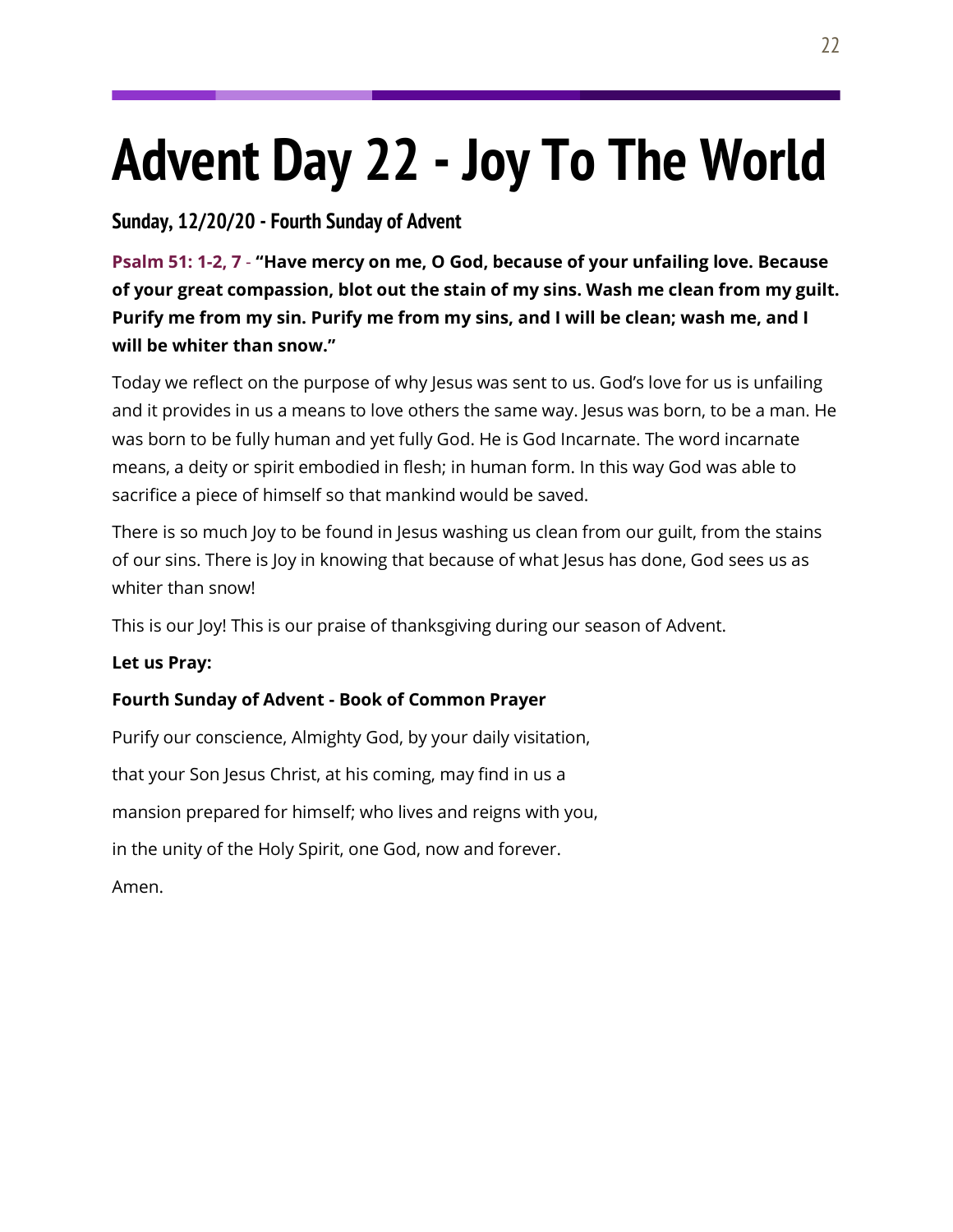## **Advent Day 23 - Joy To The World**

**Monday, 12/21/20** 

**Ezekiel 36: 23** - **" I will show how holy my great name is—the name on which you brought shame among the nations. And when I reveal my holiness through you before their very eyes, says the Sovereign Lord, then the nations will know that I am the Lord."**

Ezekiel was another prophet that proclaimed what God was about to do, hundreds of years before Jesus was born. God wanted to make it known to the world that He was with us. He had to come and be "before their very eyes" as a physical human being.

The Joy found in Jesus is not that he is above us and judging us, but that he took the time to become one of us. He was tempted and yet resisted. He was beaten and yet forgave. He was pure and yet sacrificed for our sins.

This is the Joy in our Advent season. That God would love us enough to become one of us and die for us, even in our failures.

### **Let us Pray:**

Wonderful God, come to us today and open our eyes. Allow us to see you as a God who loves us and desires for us to love the world around us. Give us the strength to be the light of your Son Jesus in the world, that by our love and Joy they might see you. In Jesus' name, Amen.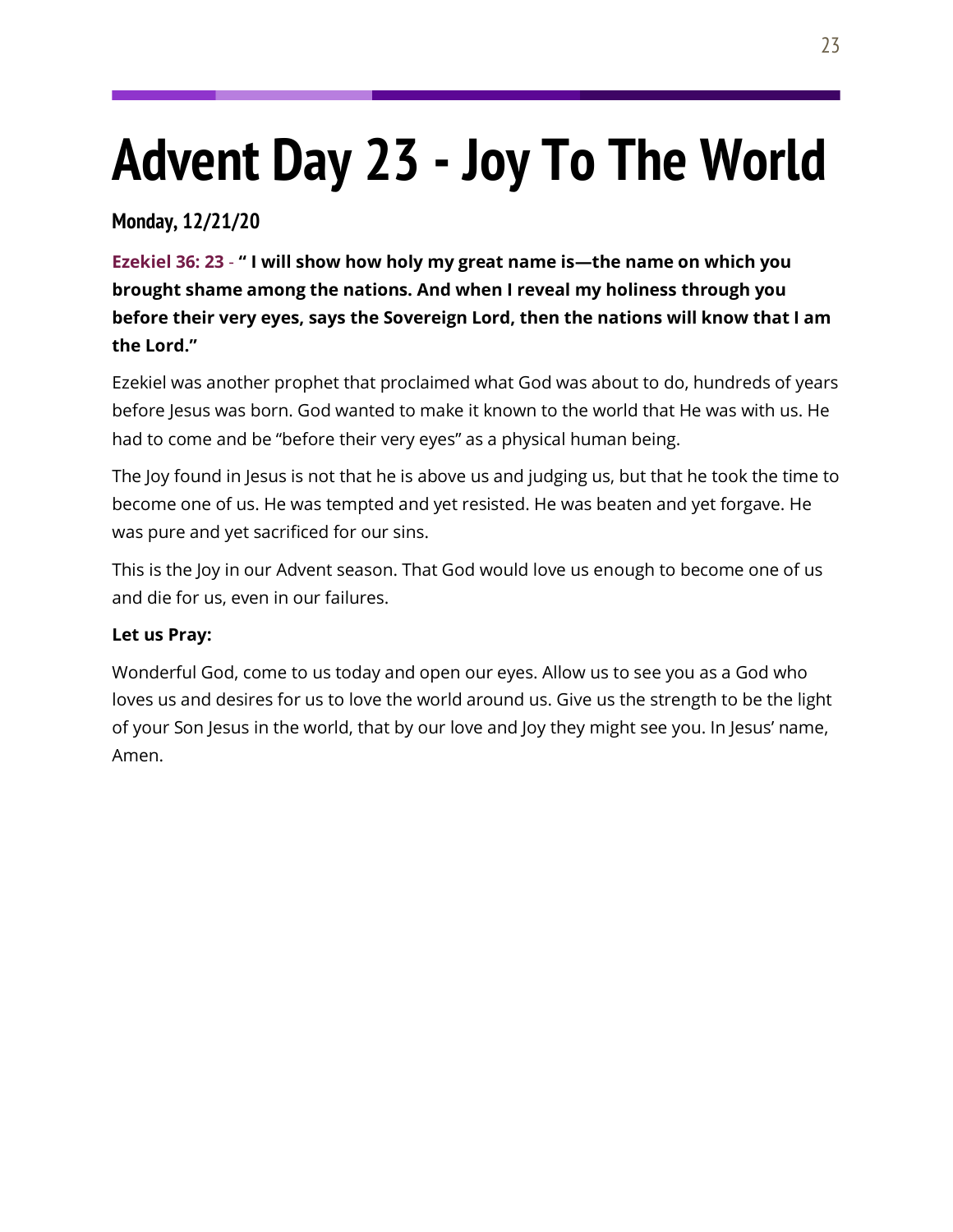## **Advent Day 24 - Joy To The World**

**Tuesday, 12/22/20** 

**Psalm 98: 4, 7-8** - **" Shout to the Lord, all the earth; break out in praise and sing for joy! Let the sea and everything in it shout his praise! Let the earth and all living things join in. Let the rivers clap their hands in glee! Let the hills sing out their songs of joy."**

Composer Isaac Watts used Psalm 98 as the inspiration behind the Christmas hymn, Joy To The World. His heart and his mind were wanting to express this Psalm in such a way that it could be sung with great Joy. When Isaac was sixteen-years old, he complained about the hymns on the way home from church one day. His father told him if he didn't like them, he should write something better.

We have the opportunity during this season to read the Scriptures and make them come to life. Our Joy can be expressed many ways. Maybe you are a great artist and would love to paint or create a nativity. Maybe you are a musician and you could play Joy To The World for your family. Whatever you do, try to make the Scriptures come to life and share your Joy with the world.

### **Let us Pray:**

Amazing God, we are your most lovely creation. You created us to know you and acknowledge you in all that we do. Knowing and celebrating the birth of your Son, give us the ability to share that Joy with the world around us. Give us peace and hope in this strange and unusual season. In Jesus' name, Amen.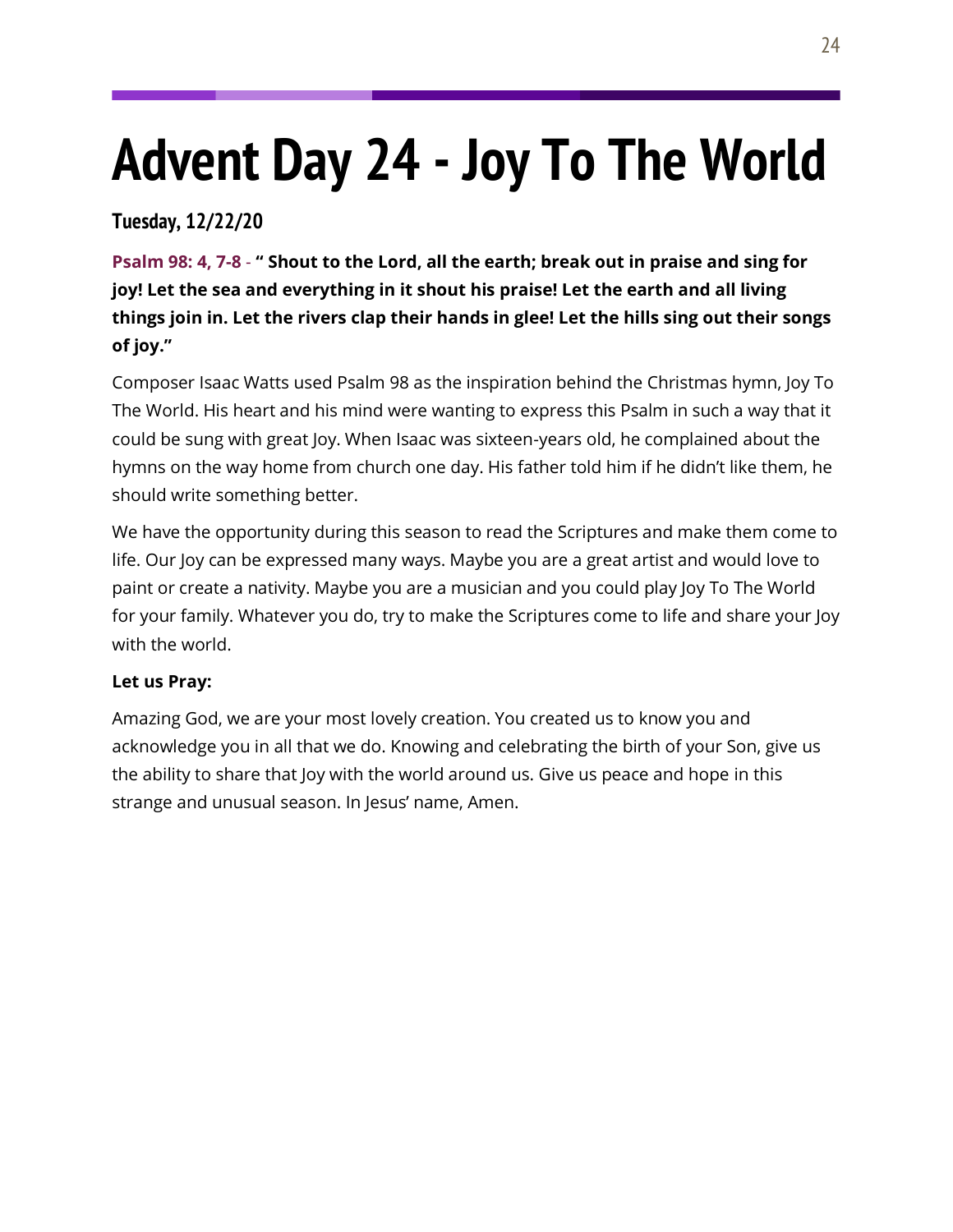## **Advent Day 25 - Joy To The World**

**Wednesday, 12/23/20** 

**Luke 2: 1-5** - **" At that time the Roman emperor, Augustus, decreed that a census should be taken throughout the Roman Empire. (This was the first census taken when Quirinius was governor of Syria.) All returned to their own ancestral towns to register for this census. And because Joseph was a descendant of King David, he had to go to Bethlehem in Judea, David's ancient home. He traveled there from the village of Nazareth in Galilee. He took with him Mary, to whom he was engaged, who was now expecting a child."**

I have often wondered if Roman emperor Augustus knew that he was taking part in fulfilling the prophecy of the birth of the Messiah? It was his decree for a census to be taken that made Joseph and Mary go back to Bethlehem and there is where the Messiah was to be born.

I do not imagine that Joseph and Mary were experiencing an abundance of Joy on their travels. Mary was very pregnant and due at any moment and Joseph was likely walking as Mary was riding on a donkey. This was not comfortable. This was not easy. Sometimes God calls us to experience tough times so that we can get to the Joy that he is promising us.

### **Let us Pray:**

Merciful and loving God, we acknowledge your hope in the midst of our circumstances. Just as Joseph and Mary did not have an easy journey, they were still carrying the light of the world. Provide in us a glimpse of the future, so that we may endure our current circumstances and approach them with Joy! In Jesus' name we pray, Amen.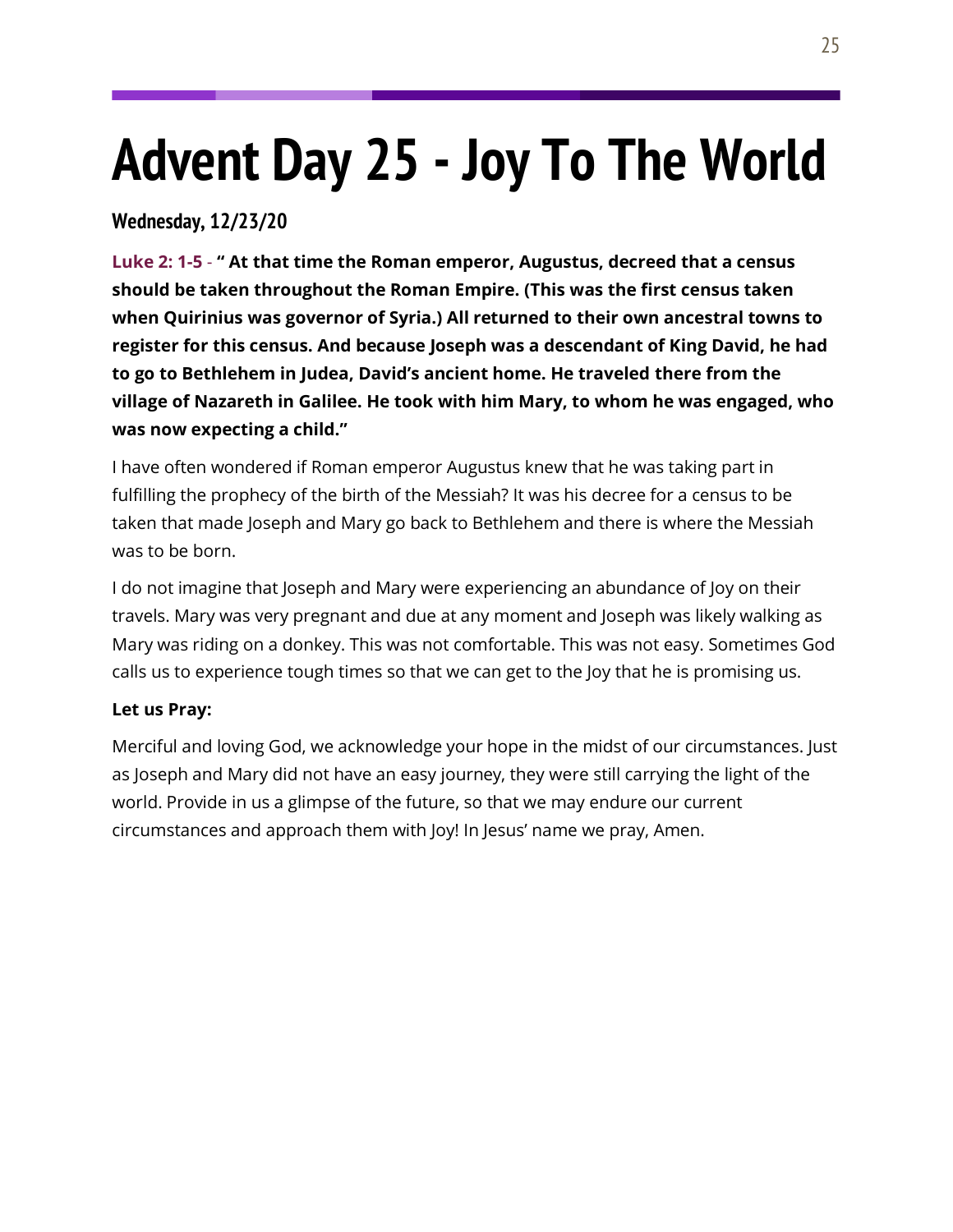## **Advent Day 26 - Joy To The World**

**Thursday, 12/24/20** 

**Luke 2: 6-12** - **" And while they were there, the time came for her baby to be born. She gave birth to her firstborn son. She wrapped him snugly in strips of cloth and laid him in a manger, because there was no lodging available for them. That night there were shepherds staying in the fields nearby, guarding their flocks of sheep. Suddenly, an angel of the Lord appeared among them, and the radiance of the Lord's glory surrounded them. They were terrified, but the angel reassured them. "Don't be afraid!" he said. "I bring you good news that will bring great joy to all people. The Savior—yes, the Messiah, the Lord—has been born today in Bethlehem, the city of David! And you will recognize him by this sign: You will find a baby wrapped snugly in strips of cloth, lying in a manger."**

Who does not love listening to Linus tell the story of Jesus' birth in the Charlie Brown Christmas Special? When he stops and says the words, "lights please?" he goes into this very story. He tells of how the son of God was born and how the angels appeared to the shepherds.

This is the good news of great Joy! The Messiah was born on a night just like this. It may not be the correct calendar night, but as we celebrate the birth of Jesus let us not forget the great Joy that the angels announced his arrival. Let us also not forget that the angels appeared to common shepherds and not the royalty, kings, or the religious elite. God chose the angels to speak to the lowly shepherds that they might spread the message of Joy! May we find the courage today to be just like the shepherds.

### **Let us Pray:**

Joyful and loving God, today we celebrate the coming birth of your Son Jesus. We realize that he was sent into the world to save us, and reconcile our lives to you. Our Messiah is born this night, what Joy we have to share with the world! In Jesus name, Amen.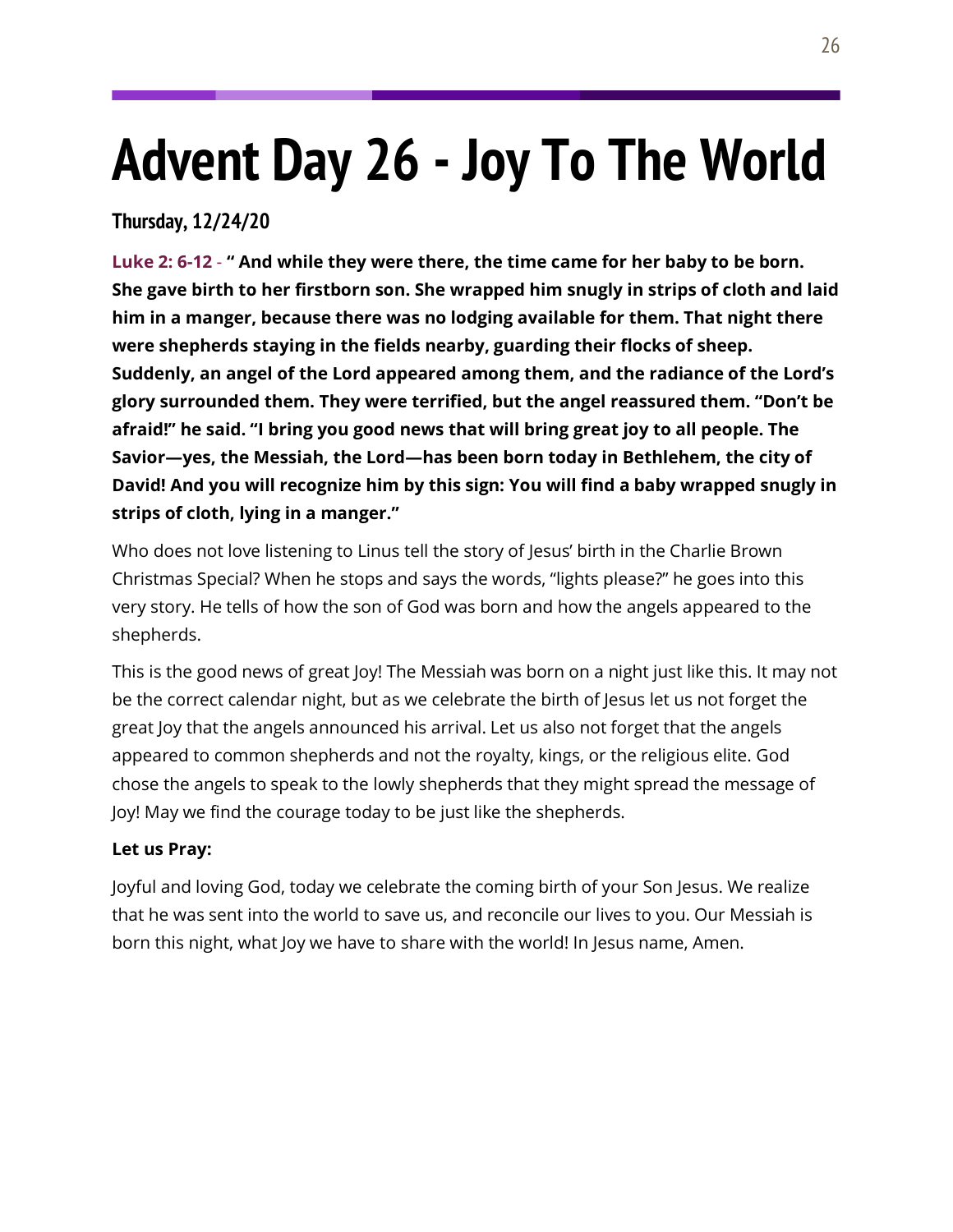## **Advent Day 27 - Joy To The World**

**Friday, 12/25/20 - Christmas Day - First Day of Christmas**

**Luke 2: 15-20** - **"When the angels had returned to heaven, the shepherds said to each other, "Let's go to Bethlehem! Let's see this thing that has happened, which the Lord has told us about." They hurried to the village and found Mary and Joseph. And there was the baby, lying in the manger. After seeing him, the shepherds told everyone what had happened and what the angel had said to them about this child. All who heard the shepherds' story were astonished, but Mary kept all these things in her heart and thought about them often. The shepherds went back to their flocks, glorifying and praising God for all they had heard and seen. It was just as the angel had told them."**

Christmas morning is always exciting. How many of you have gotten up so early to open presents that it is still dark outside? We do not know the exact time that the shepherds finally made it to the manger to see Jesus. We know that the angels appeared to them at night, so assuming that it took them a few hours to get to Jesus, it is quite possible they were seeing the Messiah early in the morning as the first Christmas gift.

Just like those shepherds were excited about the gift that they were able to see the Messiah, we too can be excited about our gifts this morning. We do not all get the fancy, expensive earthly gifts that we want, but we all get the opportunity to see Jesus this morning and know that the Messiah has come to bring us eternity.

Enjoy your day with your family and friends. Make the most of your time together. No matter what earthly gifts you may have gotten, or not gotten, you already have the greatest gift of all; Jesus. Let the world know your Joy today!

Today begins the first day of Christmas of the twelve days of Christmas that lead to Epiphany on January 6th when the wise men visit the newborn Jesus.

#### **Let us Pray:**

#### **The Nativity of Our Lord: Christmas Day**

O God, you make us glad by the yearly festival of the birth of your only Son Jesus Christ: Grant that we, who joyfully receive him as our Redeemer, may with sure confidence behold him when he comes to be our Judge; who lives and reigns with you and the Holy Spirit, one God, now and forever, Amen.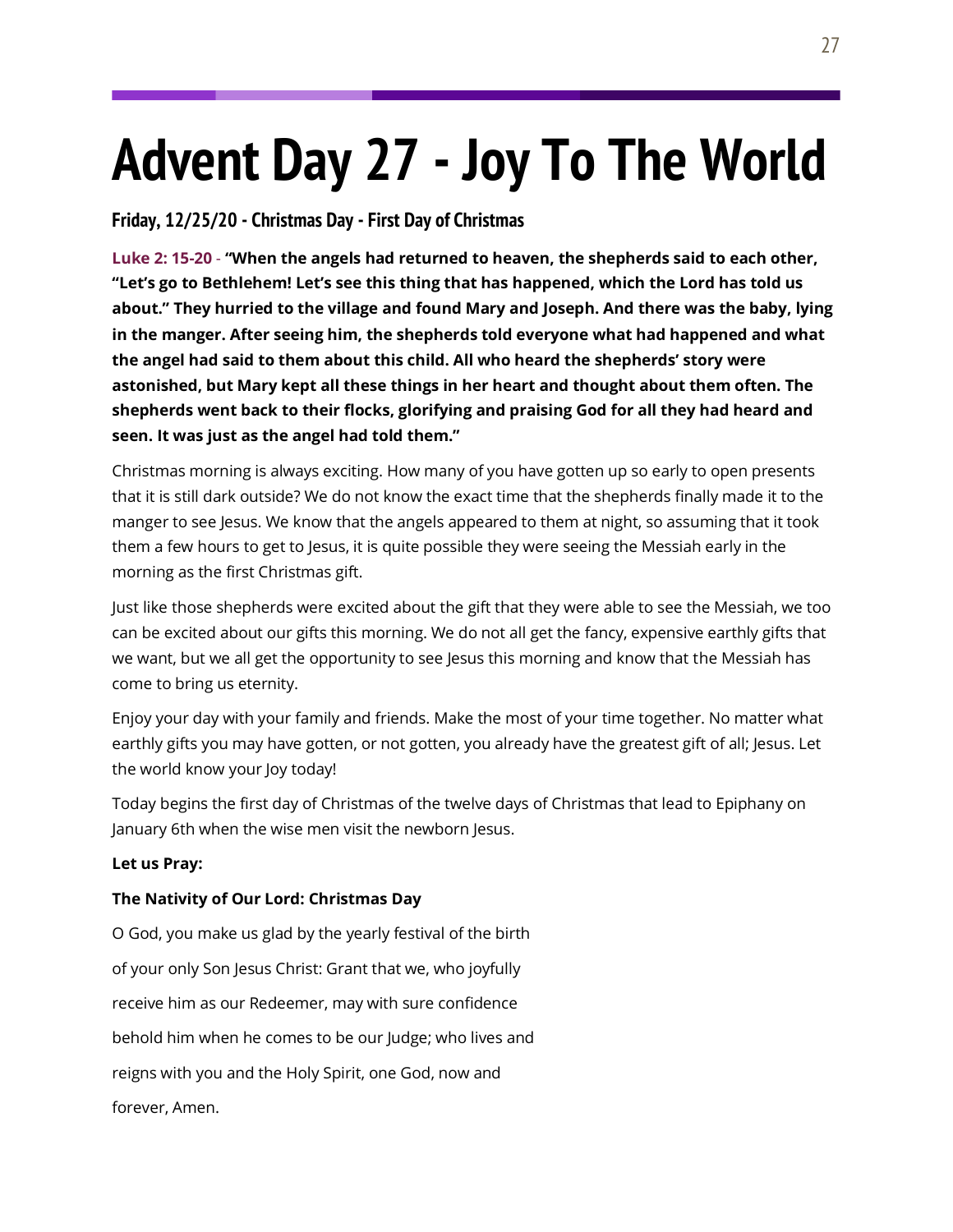## **Advent Day 28 - Joy To The World**

## **Saturday, 12/26/20 - Second Day of Christmas**

**Luke 2: 21-24** - **"Eight days later, when the baby was circumcised, he was named Jesus, the name given him by the angel even before he was conceived. Then it was time for their purification offering, as required by the law of Moses after the birth of a child; so his parents took him to Jerusalem to present him to the Lord. The law of the Lord says, "If a woman's first child is a boy, he must be dedicated to the Lord." So they offered the sacrifice required in the law of the Lord—"either a pair of turtledoves or two young pigeons."**

On the second day of Christmas my true love gave to me, two turtle doves. This text comes eight days after the birth of Jesus and he was part of the fulfillment of the prophecies. He was given the right name and Joseph and Mary took Jesus to present him to the Lord. They offered the appropriate sacrifice of two turtledoves.

There is Joy in the sacrifice and there is Joy in the coming eternity. There is also much joy to be found in the fulfillment of prophecy. Sometimes our common and normal worship traditions can be boring and stale. I am assuming that this tradition followed by Joseph and Mary was far from boring and stale. Our ability to experience Joy in our traditions and worship is found in us, and not in the task. How can we continue to experience Joy in our traditions and celebrations after Christmas?

### **Let us Pray:**

God of great love, You have provided for us the greatest of gifts. You have given us the gift of eternal life and it is brought through your Son Jesus.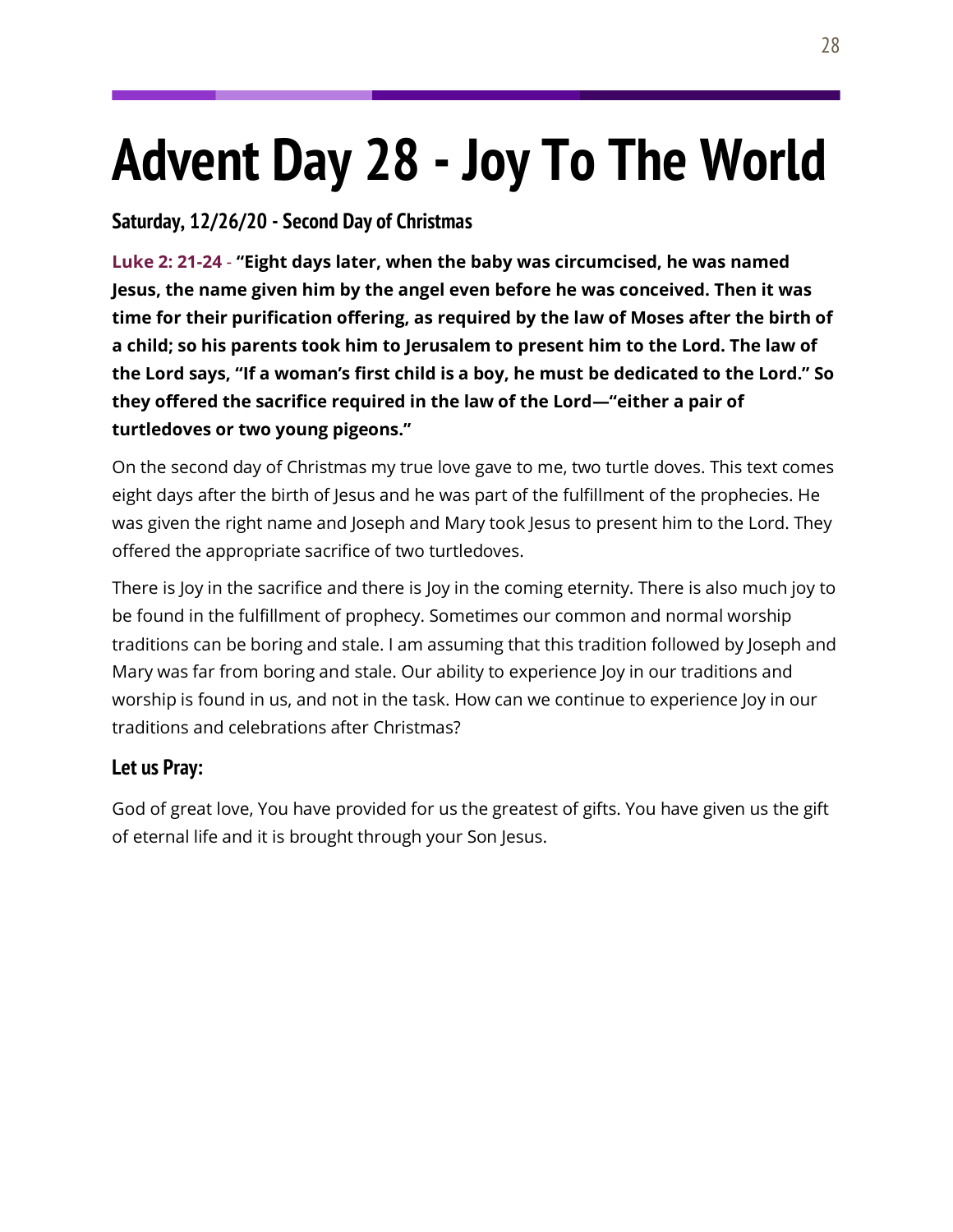## **Advent Day 29 - Joy To The World**

**Sunday, 12/27/20 - Third Day of Christmas**

## **John 1: 14** - **"So the Word became human and made his home among us. He was full of unfailing love and faithfulness. And we have seen his glory, the glory of the Father's one and only Son."**

On the first day of Christmas we remember what Christmas is all about. The Word of God became flesh. God was born in human form. He was born out of God's unfailing love and faithfulness for us.

Often we get a gift for Christmas and the enjoyment of that gift lasts for a few days. It is not long before you have played all the levels of the video game. The toy or game has been played with and the gift loses its ability to bring us joy. Thankful for us, Jesus never loses his ability to bring us Joy.

When we have seen the glory of the "Father's one and only Son", we have experienced a gift that is greater than any physical gift we may receive. Jesus is a life changer. His gift never gets old.

### **Let us Pray:**

### **First Sunday after Christmas Day - Book of Common Prayer**

Almighty God, you have poured upon us the new light of your incarnate Word: Grant that this light, enkindled in our hearts, may shine forth in our lives; through Jesus Christ our Lord, who lives and reigns with you, in the unity of the Holy Spirit, one God, now and forever. Amen.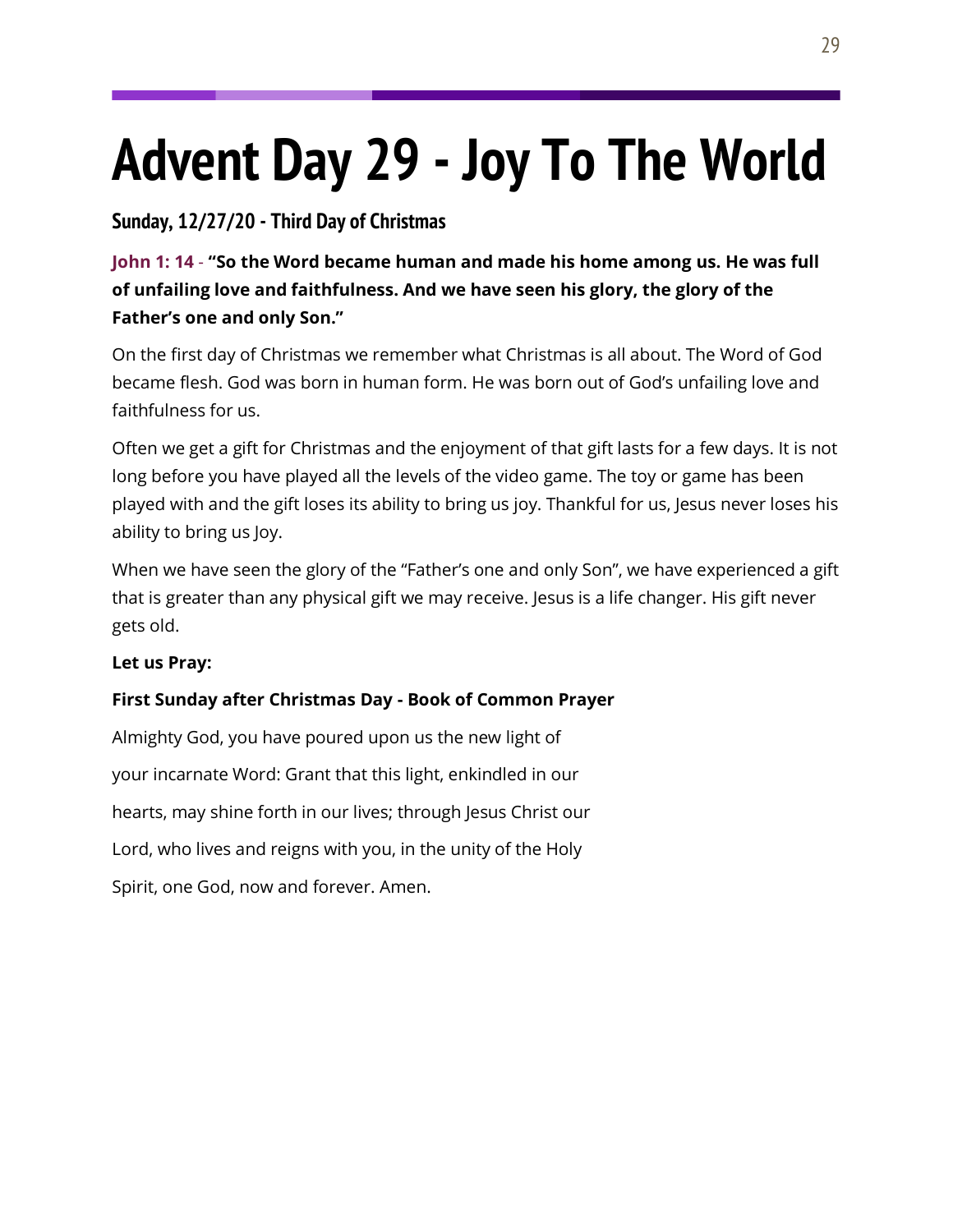## **Advent Day 30 - Joy To The World**

### **Monday, 12/28/20 - Fourth Day of Christmas**

**John 1: 16-18** - **"From his abundance we have all received one gracious blessing after another. For the law was given through Moses, but God's unfailing love and faithfulness came through Jesus Christ. No one has ever seen God. But the unique One, who is himself God, is near to the Father's heart. He has revealed God to us."**

God is always a God of great gifts. Sometimes we look at our lives and we do not see the gifts that we are wanting to see. The world constantly reminds us of our shortcomings and failures. We are pushed to compare ourselves to someone else and the gifts they have and we wonder why God does not love us like He loves them. Unfortunately, this is the way of the world and not the way of God.

God has loved us with an unfailing love. His faithfulness to us and to provide for us into eternity has been made evident in Jesus. He is God revealed to us. Everyday we have a choice to believe this to be true, or to live according to the world.

From God's abundance we have received one gracious blessing after another, assuming that we are willing to look for those blessings.

### **Let us Pray:**

Great and unfailing God, thank you for blessing us with a gift that will never end. Thank you for blessing us with gifts that do not tarnish, break, or fade over time. Thank you for providing the very life of your Son so that we might experience eternal Joy. In Jesus' name we pray. Amen.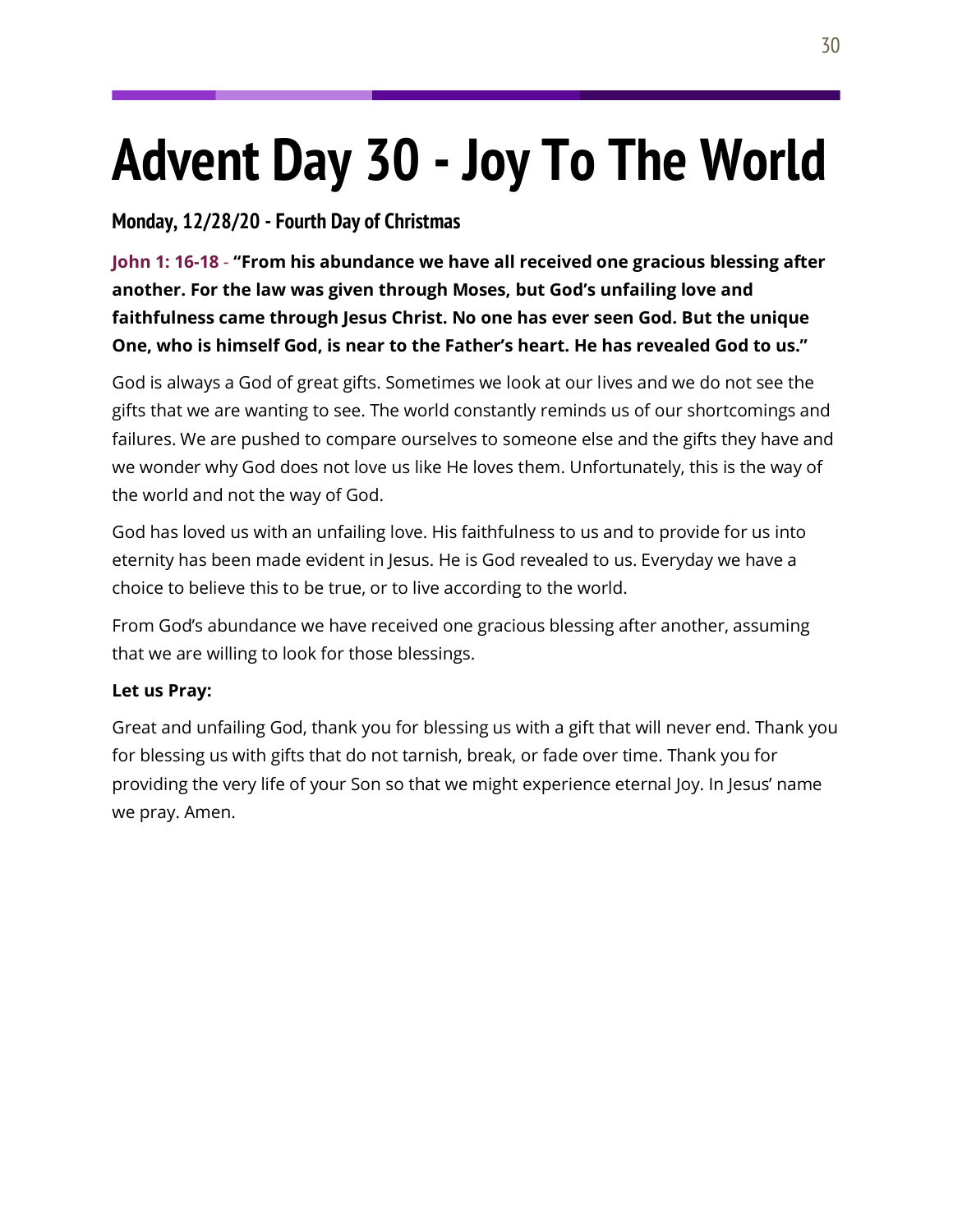## **Advent Day 31 - Joy To The World**

## **Tuesday, 12/29/20 - Fifth Day of Christmas**

**Luke 2: 25-32** - **"At that time there was a man in Jerusalem named Simeon. He was righteous and devout and was eagerly waiting for the Messiah to come and rescue Israel. The Holy Spirit was upon him and had revealed to him that he would not die until he had seen the Lord's Messiah. That day the Spirit led him to the Temple. So when Mary and Joseph came to present the baby Jesus to the Lord as the law required, Simeon was there. He took the child in his arms and praised God, saying, "Sovereign Lord, now let your servant die in peace, as you have promised. I have seen your salvation, which you have prepared for all people. He is a light to reveal God to the nations, and he is the glory of your people Israel!"**

Simeon was another player in the fulfillment of prophecy when it came to Jesus being the Messiah. It was revealed to Simeon that he would be alive until he was able to lay eyes upon the Messiah. When Simeon finally gets the chance to see and hold Jesus, the Spirit of God comes upon him and he understands who he is looking at. He declares that this child is the light to reveal God to the nations!

Simeon was able to die in peace knowing that this prophecy had come true. He was able to hang on and persevere in life until the moment came when all was revealed. We often treat Christmas like a let down if we do not get what we want. We do not see the gift of God that is being revealed in front of us. Our pain is too great, and our circumstances are too much. Jesus is our light. He reveals God to us, and brings us a Joy that the world could never understand.

### **Let us Pray:**

Great and unfailing God, thank you for blessing us with a gift that will never end. Thank you for blessing us with gifts that do not tarnish, break, or fade over time. Thank you for providing the very life of your Son so that we might experience eternal Joy. In Jesus' name we pray. Amen.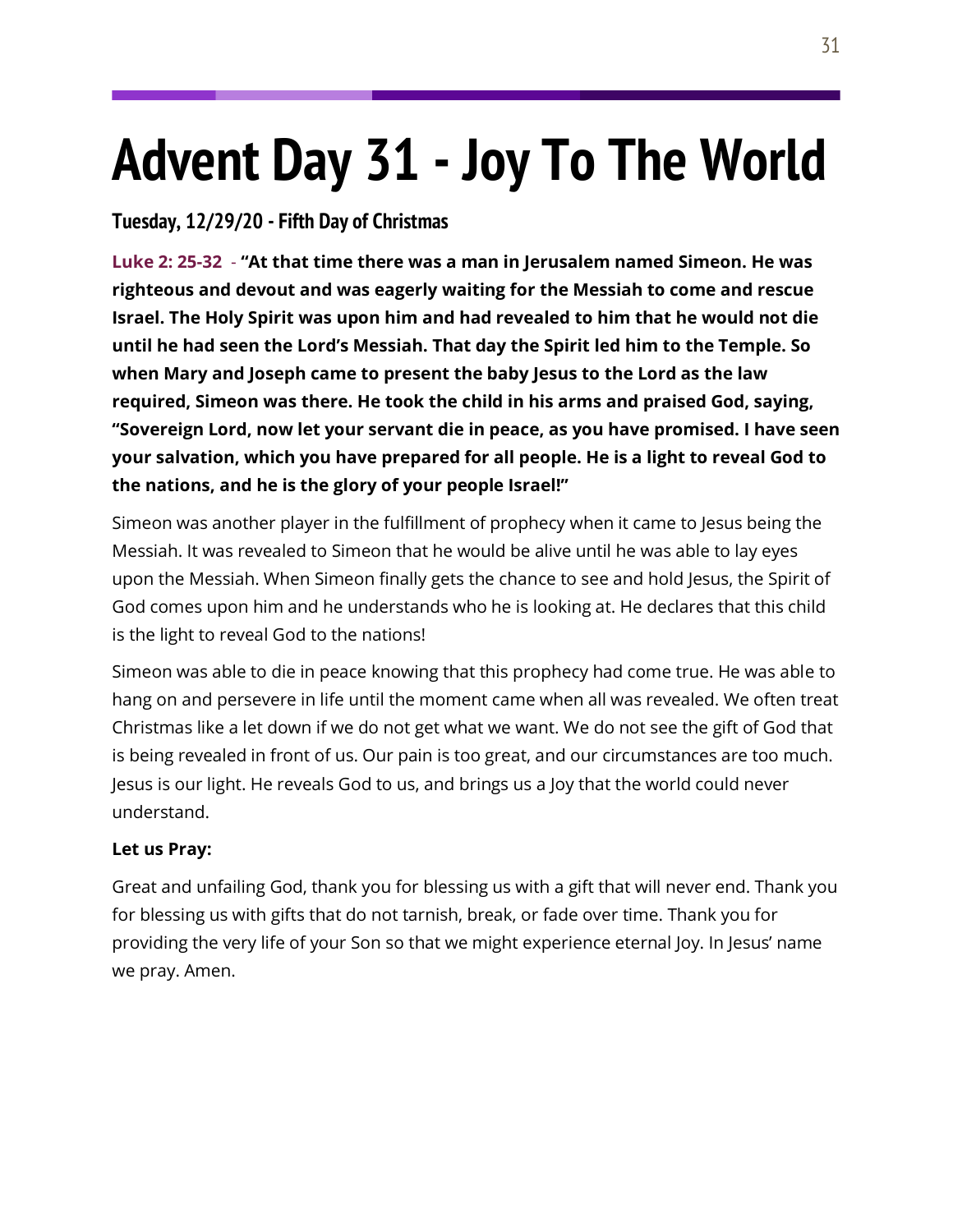## **Advent Day 32 - Joy To The World**

### **Wednesday, 12/30/20 - Sixth Day of Christmas**

**John 15: 9-11** -**"I have loved you even as the Father has loved me. Remain in my love. When you obey my commandments, you remain in my love, just as I obey my Father's commandments and remain in his love. I have told you these things so that you will be filled with my joy. Yes, your joy will overflow!"**

As we get close to the end of 2020 and we are attempting to bring Joy to the World, we reflect on the words of Jesus.

Jesus came to us so that we would have a glimpse of who God is and what God looks like. Jesus was born so that we could share in the love of God. When we obey Jesus' commands to love God and love others, we are remaining in His love and we are continuing the work of Christ here on Earth.

When we live according to those commandments, we will be filled with Joy. A Joy that we cannot experience from any other thing on Earth. A Joy that will overflow into the world. We will have no other choice but to let that love and joy flow out into the world around us.

### **Let us Pray:**

"Father, Today I celebrate the reality of Your presence in my life. I celebrate Your birth, Your life, Your death, and Your resurrection. And as I celebrate, Lord, help me to be "God with skin on" to those in need around me. Open my eyes and let me see them as You see them! I love You. Happy birthday Jesus! In Jesus name, Amen." — Mary Southerland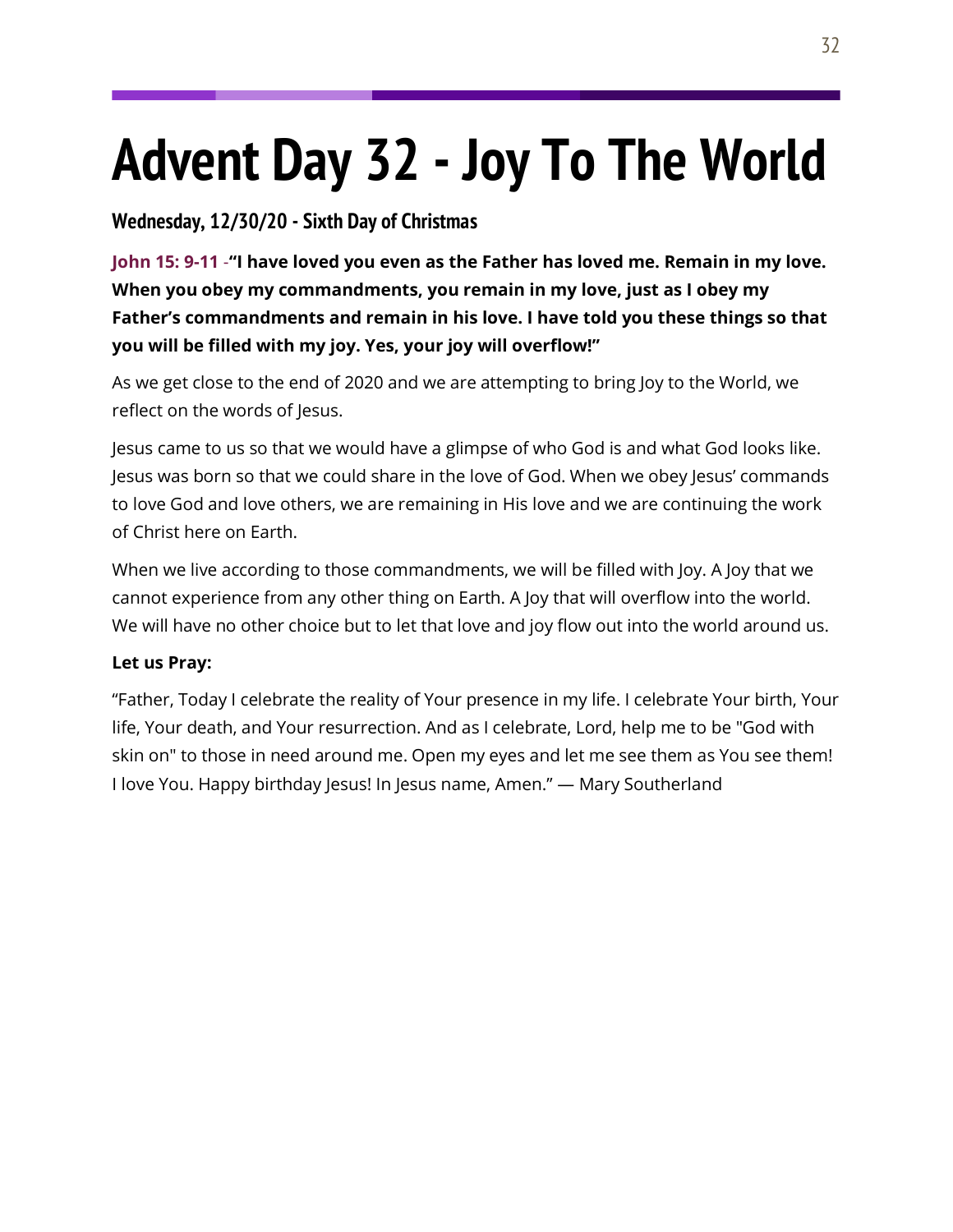## **Advent Day 33 - Joy To The World**

### **Thursday, 12/31/20 - Seventh Day of Christmas**

**John 16: 31-33** -**"Jesus asked, "Do you finally believe? But the time is coming—indeed it's here now—when you will be scattered, each one going his own way, leaving me alone. Yet I am not alone because the Father is with me. I have told you all this so that you may have peace in me. Here on earth you will have many trials and sorrows. But take heart, because I have overcome the world."**

2020 has been a strange time to be alive. I am assuming that the disciples understood that they were about to embark on a strange time themselves. Jesus was going to leave them physically, but he would never leave them in Spirit.

We are like the disciples today. We often feel alone, left to face the evil of the world. Just like the disciples, we are not alone. We are able to face this new year with a new hope. We are able to overcome the world, because Christ has already done that for us.

Our 2021 will not look like our 2020, thankfully. We have the ability to put the past behind us, and make the most of our new year. Take heart, you are not alone, Jesus is with you.

### **Let us Pray:**

Dear Father, I thank You that throughout the season of life, there are endings and new beginnings. I bless Your Word that reminds us that there is a time for every purpose under heaven. So, I thank You for the things that have ended in my life and I bless you for new beginnings. In Jesus' Name I pray, Amen. — Ecclesiastes 3:1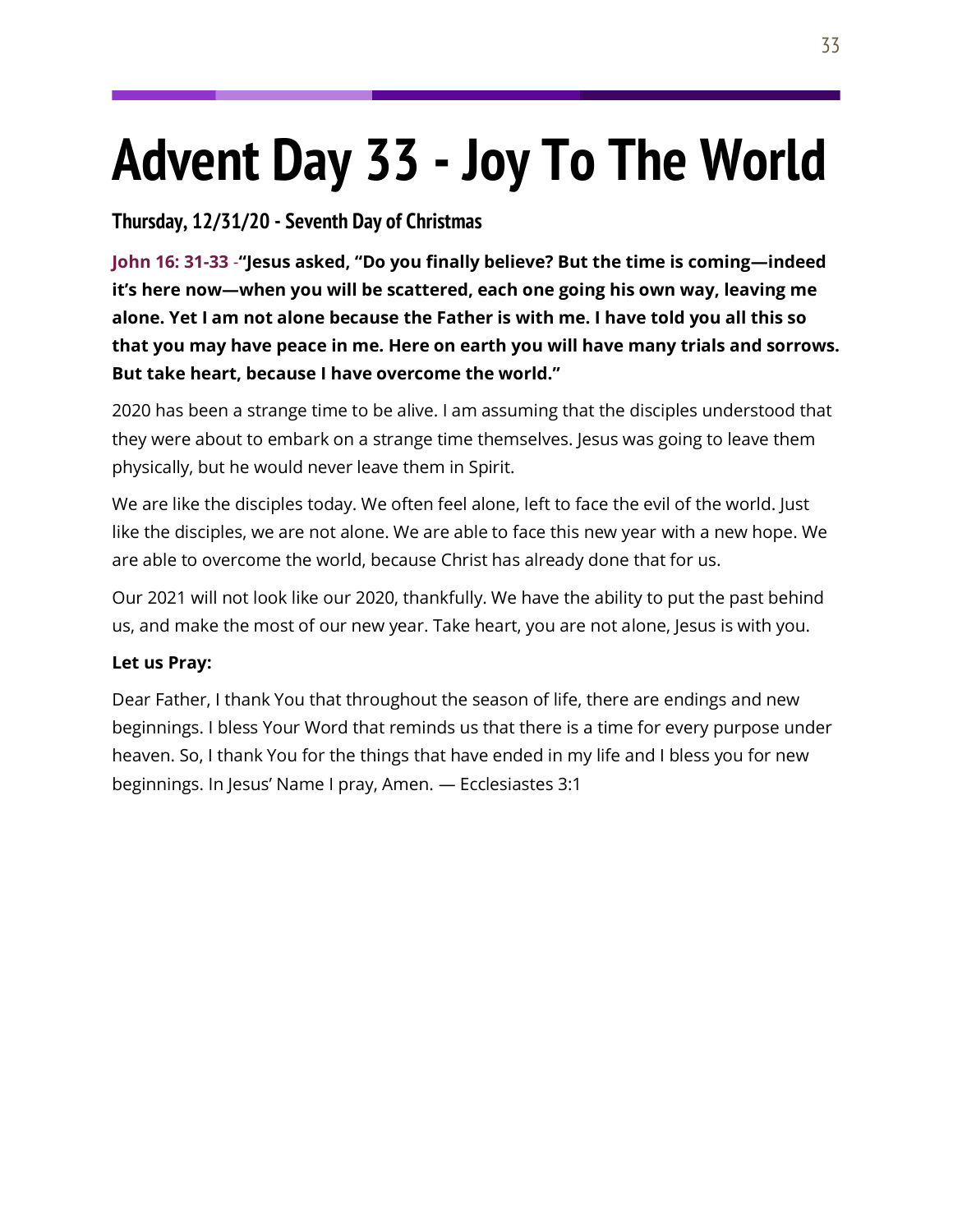## **Advent Day 34 - Joy To The World**

## **Friday, 1/1/21 - Eighth Day of Christmas**

**Luke 1:46-55** -**"Mary responded, "Oh, how my soul praises the Lord. How my spirit rejoices in God my Savior! For he took notice of his lowly servant girl, and from now on all generations will call me blessed. For the Mighty One is holy, and he has done great things for me. He shows mercy from generation to generation to all who fear him. His mighty arm has done tremendous things! He has scattered the proud and haughty ones. He has brought down princes from their thrones and exalted the humble. He has filled the hungry with good things and sent the rich away with empty hands. He has helped his servant Israel and remembered to be merciful. For he made this promise to our ancestors, to Abraham and his children forever."**

Congratulations, you made it to 2021. There is a new hope, and a new joy that lies ahead of you. Today we reflect on the praise that Mary laid upon God. We reflect on how her words might be our words this new year. The thankfulness to God for using us, the mercy found in forgiving us, the power that he still has in the world.

We are all children of Abraham. We are all sons and daughters of a God who loved us enough to send His only Son into the world to die for us. As much as it hurt, Mary understood the praise that is due to her God for choosing her as a servant.

May we find ourselves facing servanthood with praise in 2021. Let us look for ways to be useful and to love the world around us.

### **Let us Pray:**

Father, I abandon myself into your hands. Do with me whatever you will. Whatever you may do, I thank you. I am ready for all, I accept all. Let only your will be done in me, and in all your creatures. Into your hands I commend my spirit. I offer it to you with all the love that is in my heart. For I love you, Lord, and so want to give myself, to surrender myself into your hands, without reserve and with boundless confidence, for you are my Father. Amen.

— Charles de Foucauld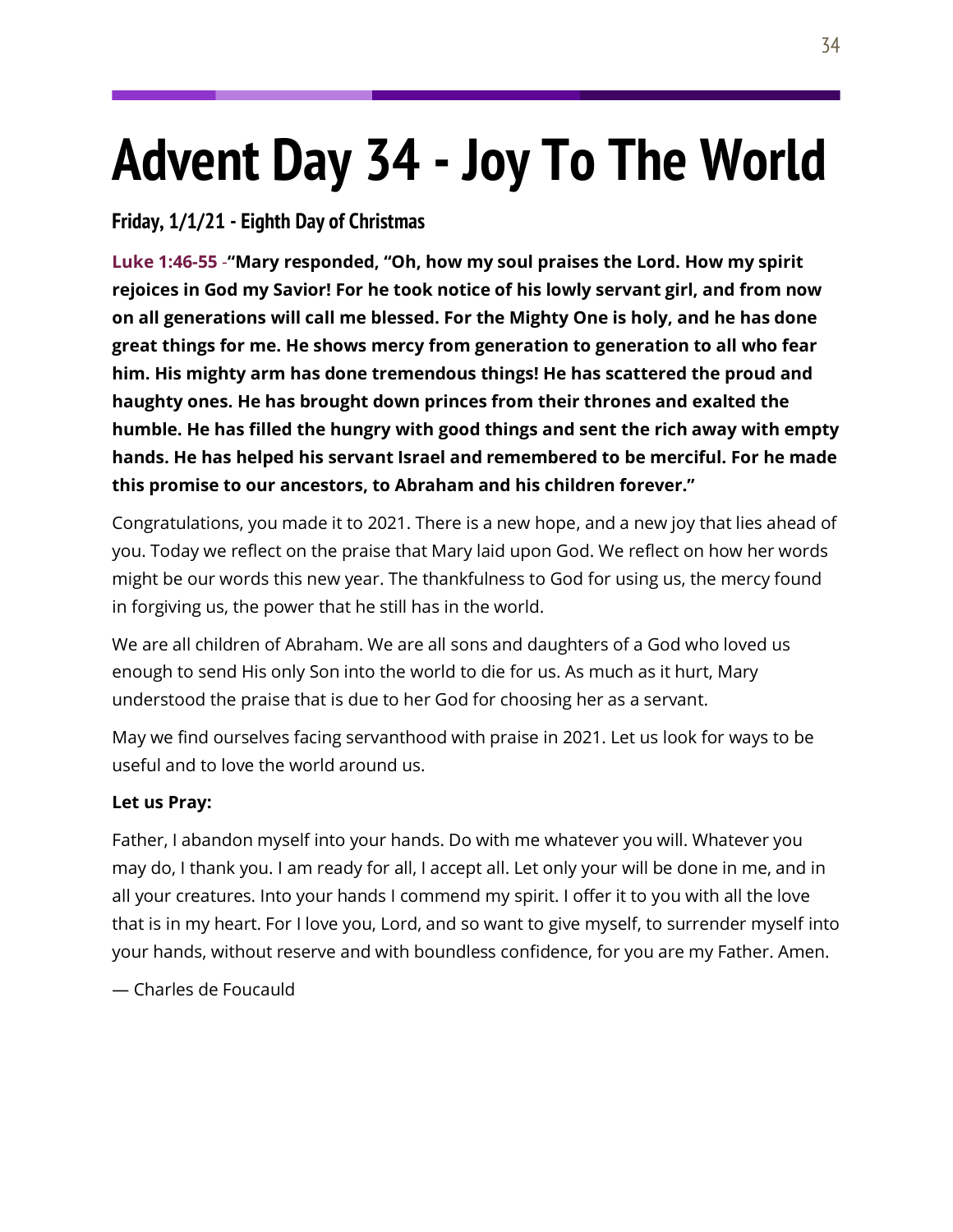## **Advent Day 35 - Joy To The World**

## **Saturday, 1/2/21 - Ninth Day of Christmas**

**John 19:16-18** -**"Finally Pilate handed him over to them to be crucified. So the soldiers took charge of Jesus. Carrying his own cross, he went out to the place of the Skull (which in Aramaic is called Golgotha). There they crucified him, and with him two others—one on each side and Jesus in the middle."**

Jesus' birth was only the beginning. We celebrate the birth of Christ not because it was perfect and life was easy because of his birth, but because of what Jesus had come to accomplish.

The entire culmination of Jesus' 33-years on Earth was this moment. It seems pretty anticlimactic. Thousands of years of waiting for the Savior and now He dies? This was Jesus' purpose. This child was born to bring us life. In order to accomplish that Jesus had to die.

This Savior had to sacrifice himself in order to save us. May we find ourselves living in this new year with a purpose of letting others know about the Savior.

### **Let us Pray:**

God of new beginnings, you wipe away our tears and call us to care for one another. Give us eyes to see your gifts, hearts to embrace all creation, and hands to serve you every day of our lives. We ask this in the name of Jesus. Amen.

Revised Common Lectionary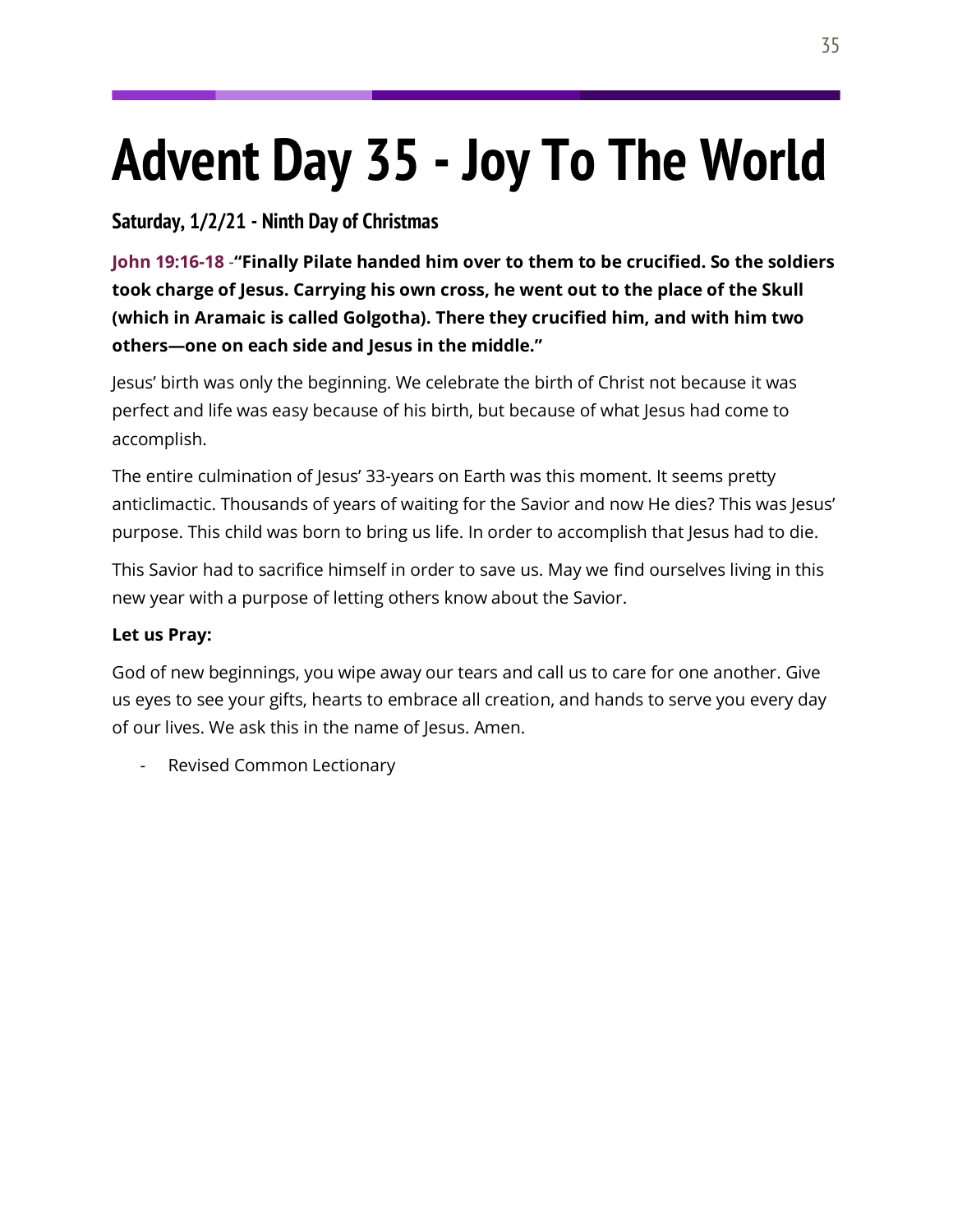## **Advent Day 36 - Joy To The World**

### **Sunday, 1/3/21 - Tenth Day of Christmas**

**Revelation 21: 1-4** -**"Then I saw "a new heaven and a new earth," for the first heaven and the first earth had passed away, and there was no longer any sea. I saw the Holy City, the new Jerusalem, coming down out of heaven from God, prepared as a bride beautifully dressed for her husband. And I heard a loud voice from the throne saying, "Look! God's dwelling place is now among the people, and he will dwell with them. They will be his people, and God himself will be with them and be their God. 'He will wipe every tear from their eyes. There will be no more death' or mourning or crying or pain, for the old order of things has passed away."**

Jesus was born to be the Savior of mankind. Salvation is present for all who believe now that Jesus has risen from the grave and ascended to heaven. However, Jesus is not done.

There will be a second coming. We should be looking forward to this second coming and preparing for it, the same way we prepare each year for the celebration of his birth. This new heaven and new earth will be without death, mourning, crying, and pain. All things will be made new.

Allow yourself to understand that there is hope to be found in what is coming. If we are willing to celebrate Jesus' birth, remembering Jesus' death and resurrection, then we should be willing to have hope in what is to come.

#### **Let us Pray:**

### **Second Sunday after Christmas Day - Book of Common Prayer**

O God, who wonderfully created, and yet more wonderfully restored, the dignity of human nature: Grant that we may share the divine life of him who humbled himself to share our humanity, your Son Jesus Christ; who lives and reigns with you, in the unity of the Holy Spirit, one God, forever and ever. Amen.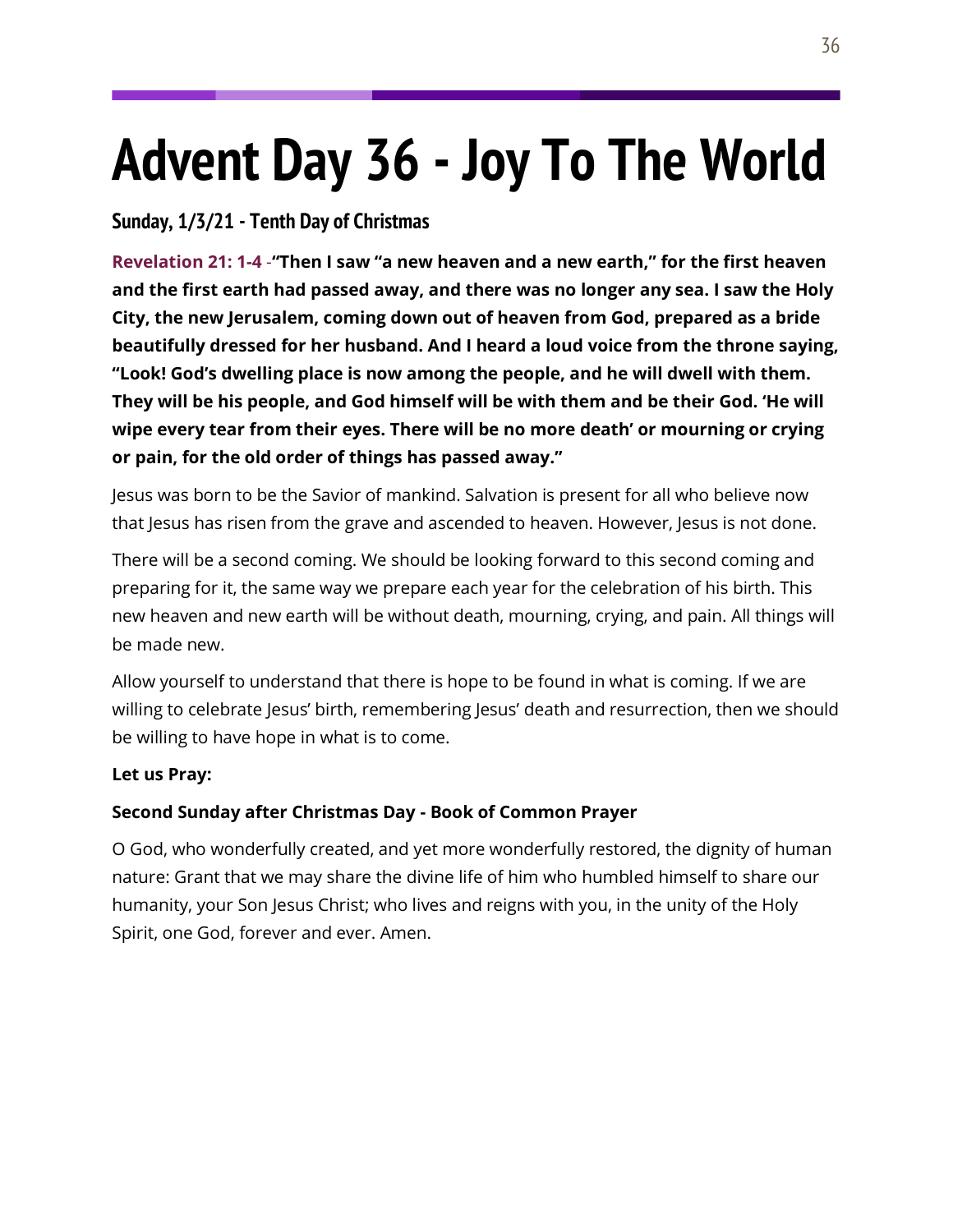## **Advent Day 37 - Joy To The World**

### **Monday, 1/4/21 - Eleventh Day of Christmas**

**Matthew 1: 18-25** -**"This is how the birth of Jesus the Messiah came about: His mother Mary was pledged to be married to Joseph, but before they came together, she was found to be pregnant through the Holy Spirit. Because Joseph her husband was faithful to the law, and yet did not want to expose her to public disgrace, he had in mind to divorce her quietly. But after he had considered this, an angel of the Lord appeared to him in a dream and said, "Joseph son of David, do not be afraid to take Mary home as your wife, because what is conceived in her is from the Holy Spirit. She will give birth to a son, and you are to give him the name Jesus, because he will save his people from their sins." All this took place to fulfill what the Lord had said through the prophet: "The virgin will conceive and give birth to a son, and they will call him Immanuel" (which means "God with us"). When Joseph woke up, he did what the angel of the Lord had commanded him and took Mary home as his wife. But he did not consummate their marriage until she gave birth to a son. And he gave him the name Jesus."**

Initially Joseph did not want to believe what Mary had told him. He was not believing what Mary was trying to explain and doubted what God was doing. How many times have we doubted what God was doing in our lives? Maybe we have doubted because we cannot see what God has promised through our circumstances.

We can wait our whole life for an angel to appear and tell us what we already know, or we can choose to believe what we know about God through his word. As we begin a new year, may God provide in us the strength and wisdom to believe that he is who he says he is. May we have the ability to hear his call in our lives, and the willingness to follow where he leads us.

#### **Let us Pray:**

Father, sometimes it does feel that you have left us in the battle. We know that you are with us, but so are our feelings of aloneness. The Enemy seems to be taking ground. Our crying out to you seems to go unanswered. We know you are at work, but help us trust you in the midst of our questions. In Jesus' Name, Amen. ~ Ron Moore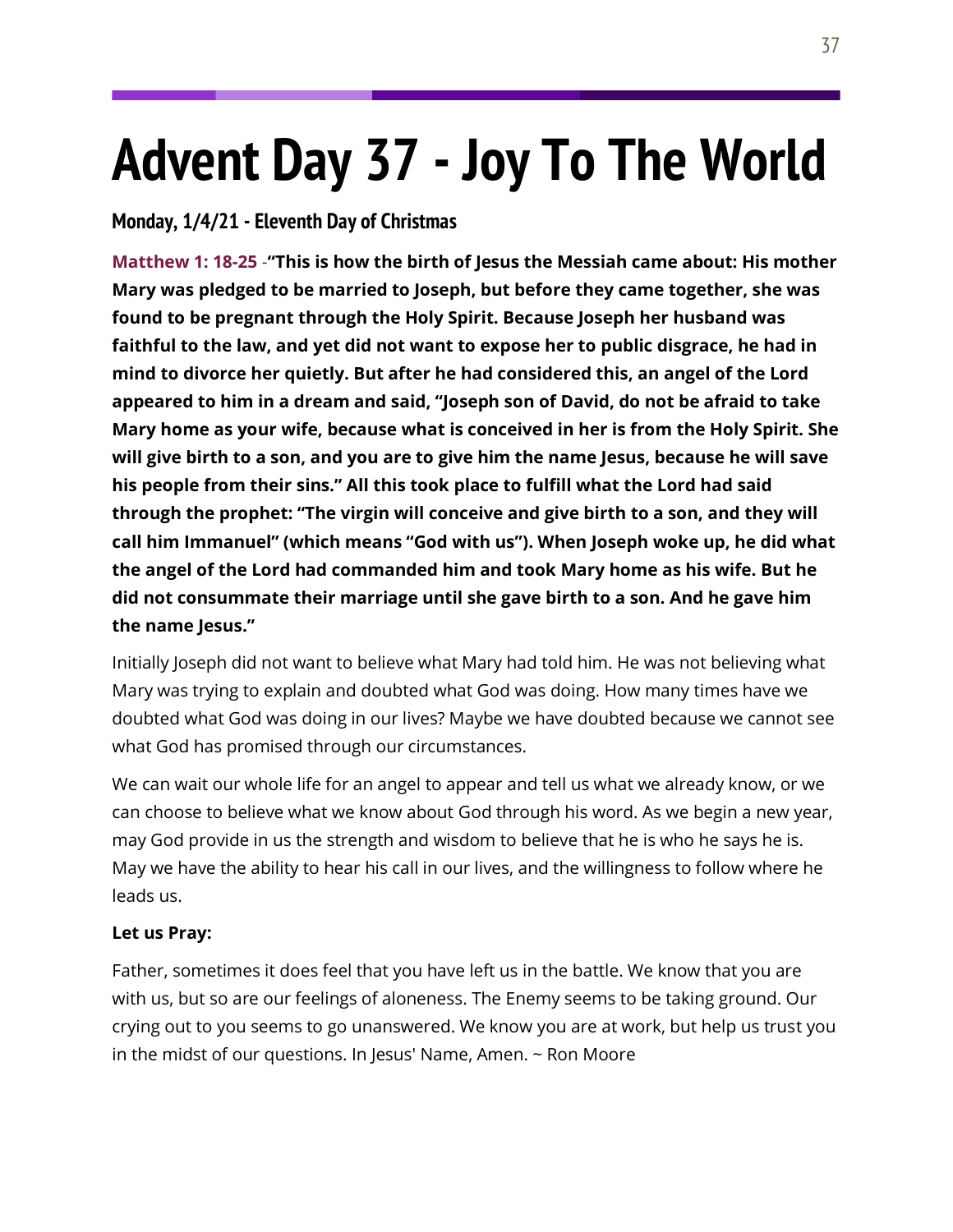## **Advent Day 38 - Joy To The World**

## **Tuesday, 1/5/21 - Twelfth Day of Christmas**

**Hebrews 3: 3-4** -**"The Son is the radiance of God's glory and the exact representation of his being, sustaining all things by his powerful word. After he had provided purification for sins, he sat down at the right hand of the Majesty in heaven. So he became as much superior to the angels as the name he has inherited is superior to theirs."**

It really is not a coincidence that Jesus' birth is celebrated at the end of one year, and beginning of a new one. Jesus is meant to give us new life. He is our King. He sacrificed himself as our lamb that our sins would be forgiven. He is the radiance of God's glory that we could never achieve on our own.

As we near the end of our Advent journey and get to Epiphany we can recharge our spiritual life and rely on the power of Jesus. He is the beginning and the end. He is the alpha and the omega. He is coming back.

How can our lives look like the radiance of God's glory thanks to what Jesus has done for us? How can we hope in a new life that looks more like Jesus?

### **Let us Pray:**

God of new beginnings, you wipe away our tears and call us to care for one another. Give us eyes to see your gifts, hearts to embrace all creation, and hands to serve you every day of our lives. We ask this in the name of Jesus. Amen.

Revised Common Lectionary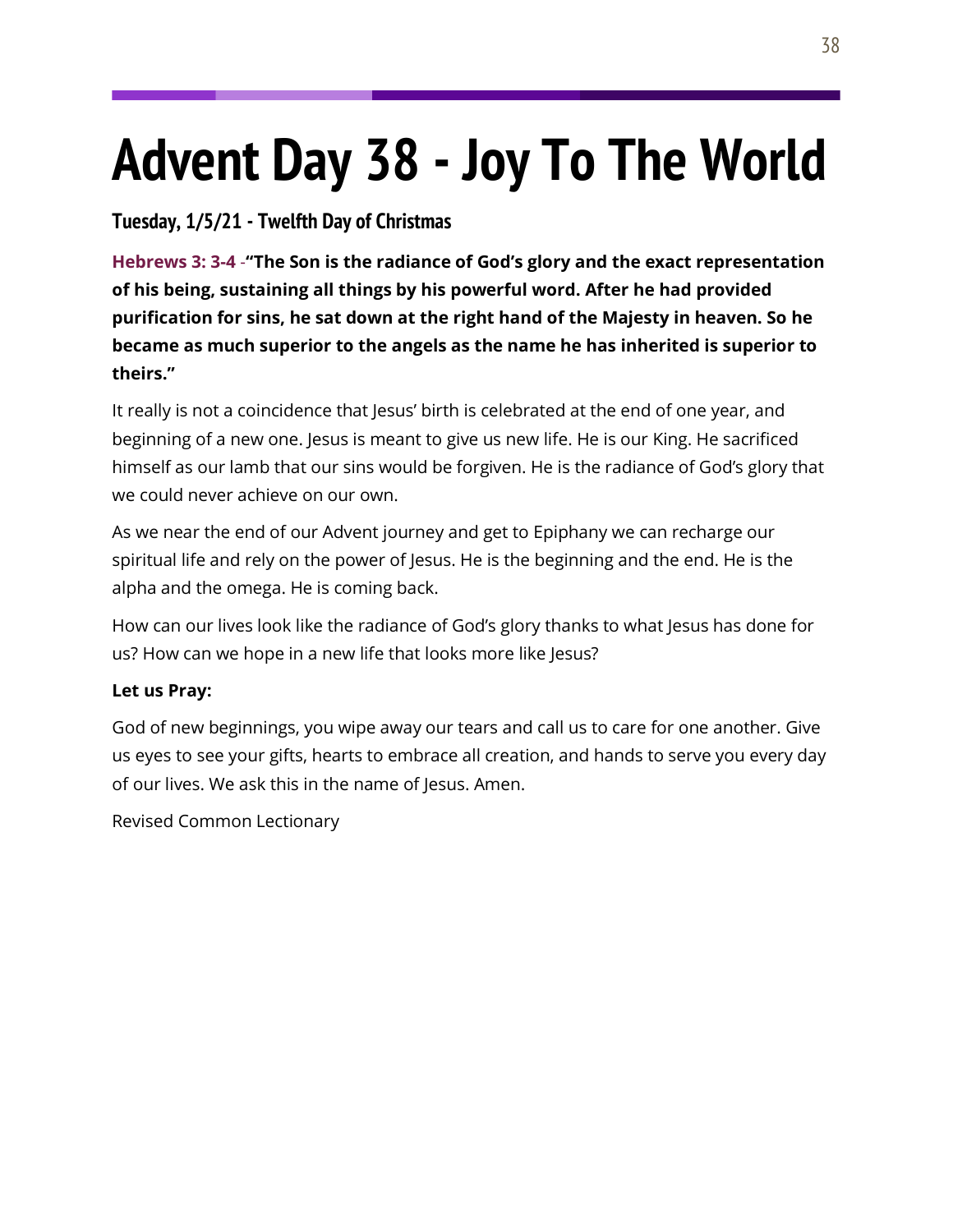## **Advent Day 39 - Joy To The World**

#### **Wednesday, 1/6/21 - Epiphany**

**Matthew 2: 1-12** -**"After Jesus was born in Bethlehem in Judea, during the time of King Herod, Magi from the east came to Jerusalem and asked, "Where is the one who has been born king of the Jews? We saw his star when it rose and have come to worship him." When King Herod heard this he was disturbed, and all Jerusalem with him. When he had called together all the people's chief priests and teachers of the law, he asked them where the Messiah was to be born. "In Bethlehem in Judea," they replied, "for this is what the prophet has written: 'But you, Bethlehem, in the land of Judah, are by no means least among the rulers of Judah; for out of you will come a ruler who will shepherd my people Israel.'" Then Herod called the Magi secretly and found out from them the exact time the star had appeared. He sent them to Bethlehem and said, "Go and search carefully for the child. As soon as you find him, report to me, so that I too may go and worship him." After they had heard the king, they went on their way, and the star they had seen when it rose went ahead of them until it stopped over the place where the child was. When they saw the star, they were overjoyed. On coming to the house, they saw the child with his mother Mary, and they bowed down and worshiped him. Then they opened their treasures and presented him with gifts of gold, frankincense and myrrh. And having been warned in a dream not to go back to Herod, they returned to their country by another route."**

Epiphany is known as the day in which the wise men find Jesus and worship him. There are many reasons for this. These men were foreigners. They came bearing gifts that were very specific to tell of the Messiah, including his need to sacrifice himself for the world.

We are like the wise men today. We are foreigners in a land that does not know us. We know about his death for our sins, and we know about his resurrection. We are called to be and to live differently. We are called to worship our King, and let the world know.

#### **Let us Pray:**

#### **The Epiphany - Book of Common Prayer**

O God, by the leading of a star you manifested your only Son to the Peoples of the earth: Lead us, who know you now by faith, to your presence, where we may see your glory face to face; through Jesus Christ our Lord, who lives and reigns with you and the Holy Spirit, one God, now and forever. Amen.